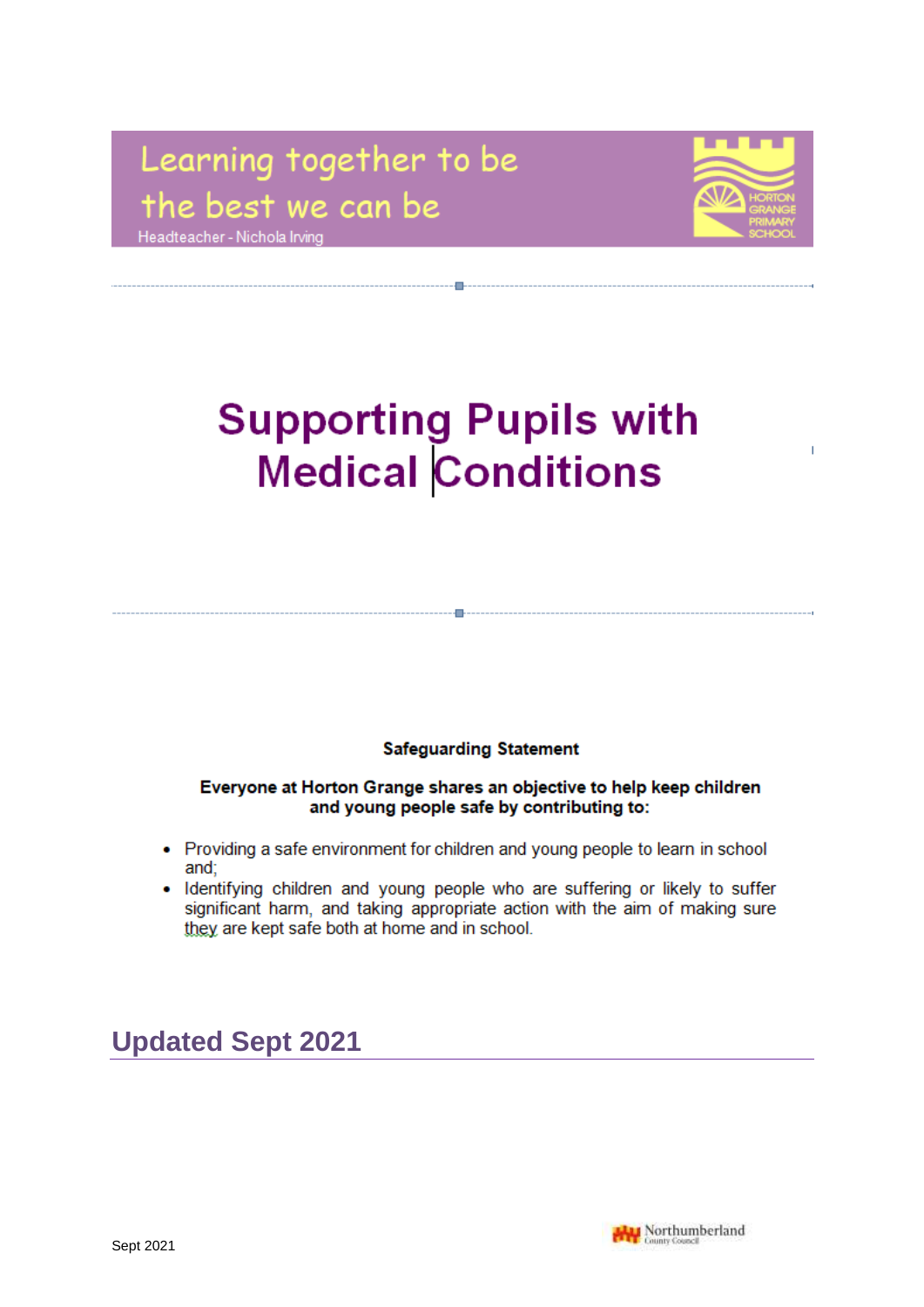# <span id="page-1-0"></span>**Contents**

| <b>Contents</b>                                       | 1                                          |            |
|-------------------------------------------------------|--------------------------------------------|------------|
| Introduction                                          | $\mathbf{2}$                               |            |
| <b>Useful Documents</b>                               | 3                                          |            |
| <b>Useful Contacts</b>                                | 4                                          |            |
| <b>Roles and Responsibilities</b>                     | 6                                          |            |
| <b>Responsibility of Parents</b>                      | 6                                          |            |
| Responsibility of Health Care Professionals           | 6                                          |            |
| Responsibility of School Staff                        | 7                                          |            |
| Day Trips, Residential Visits and Sporting Activities | 8                                          |            |
| Liability and Indemnity                               | 9                                          |            |
| <b>General Procedures</b>                             | 9                                          |            |
| <b>Refusal or Forgetting to Take Medication</b>       | 10                                         |            |
| <b>Non-prescribed Medication</b>                      | 10                                         |            |
| <b>Individual Healthcare Plan</b>                     | 11                                         |            |
| <b>Practical Advice for Common Conditions</b>         | 13                                         |            |
| <b>Anaphylaxis</b>                                    | 13                                         |            |
|                                                       |                                            |            |
| <b>Asthma</b>                                         | 17Emergency Salbutamol Inhalers in Schools | 20Diabetes |

**[Unacceptable Practice](#page-32-0)** 33Appendice 33[Appendices](#page-33-0)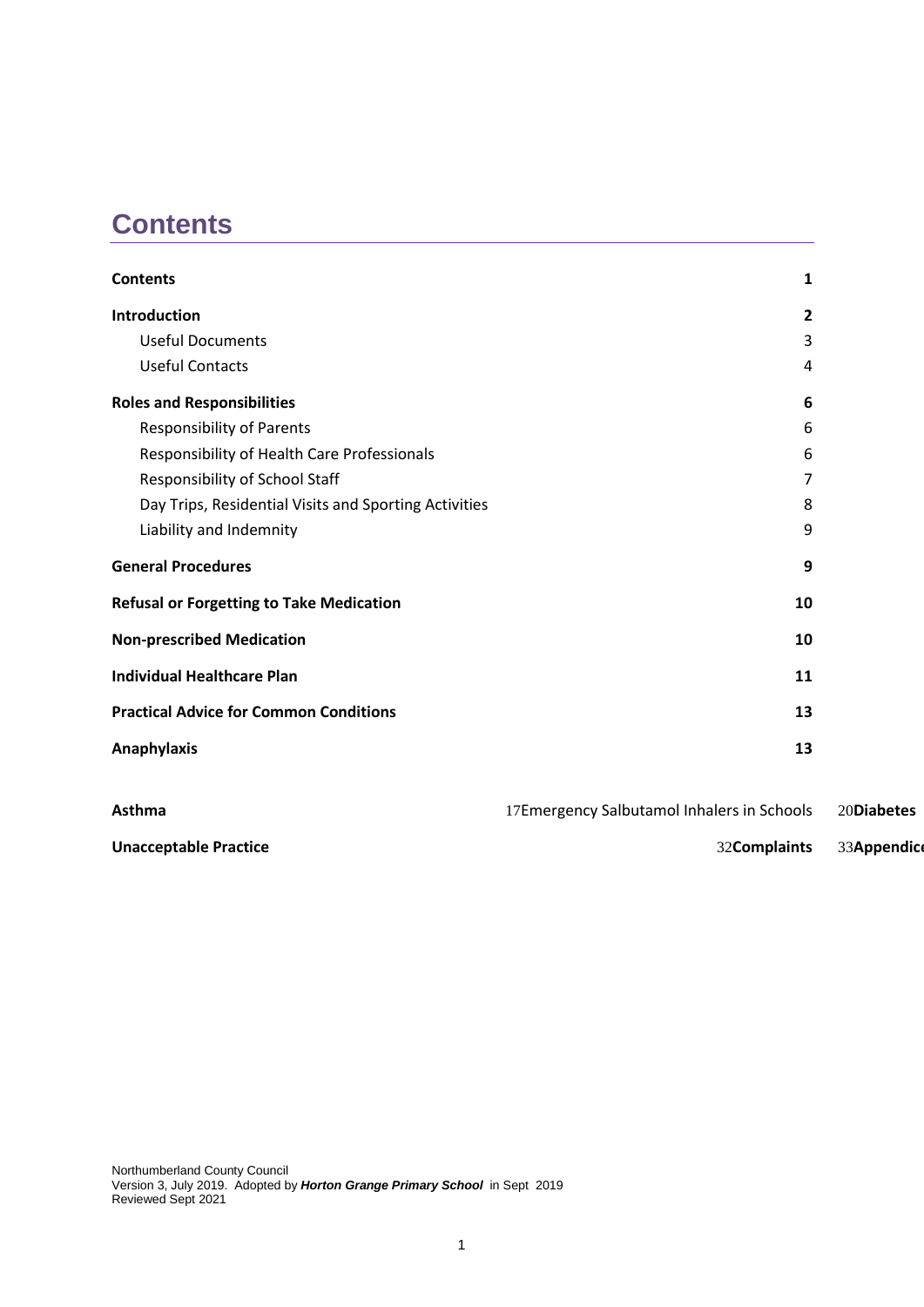# <span id="page-2-0"></span>**Introduction**

The County Council's Corporate Health and Safety Team has prepared this model policy in consultation with paediatricians from Northumbria Healthcare NHS Foundation Trust. The content is based upon the Department for Education's (DfE) document entitled ['Supporting pupils at school with medical conditions'](https://www.gov.uk/government/uploads/system/uploads/attachment_data/file/349435/Statutory_guidance_on_supporting_pupils_at_school_with_medical_conditions.pdf) which was published in December 2015.

#### **What's been added?**

A review of the County Council's model policy has been undertaken to take account of guidance issued by the Department of Health (DoH) on the use of adrenaline auto-injectors (AAI) in schools.

From 1 October 2017 the Human Medicines (Amendment) Regulations 2017 were amended to allow schools to purchase spare adrenaline auto-injector (AAI) devices, without a prescription, for emergency use in children who are at risk of anaphylaxis, in instances where their own device is not available or not working (e.g. because it is broken, or out-of-date). Even when a child has not been prescribed an AAI, in certain circumstances it is now permissible to administer the school's emergency AAI. The DoH document ["Guidance on the use of adrenaline auto-injectors in](https://assets.publishing.service.gov.uk/government/uploads/system/uploads/attachment_data/file/645476/Adrenaline_auto_injectors_in_schools.pdf)  [Schools"](https://assets.publishing.service.gov.uk/government/uploads/system/uploads/attachment_data/file/645476/Adrenaline_auto_injectors_in_schools.pdf) dated September 2017 provides detailed advice to schools that wish to keep a spare emergency AAI on site. The decision to keep spare AAIs lies with the school, it is not a mandatory requirement.

Dec 2019 – introduction to changes regarding over the counter medication.

Sept 2020 – school have completed a risk assessment to cover returning to school during the COVID-19 pandemic which references changes in school and what has been put in place to keep children with medical conditions safe.

Children who are clinically vunerable or clinically extremely vulnerable have individual risk assessments

Sept 2021 – risk assessments have been adapted for the new guidance in place for COVID 19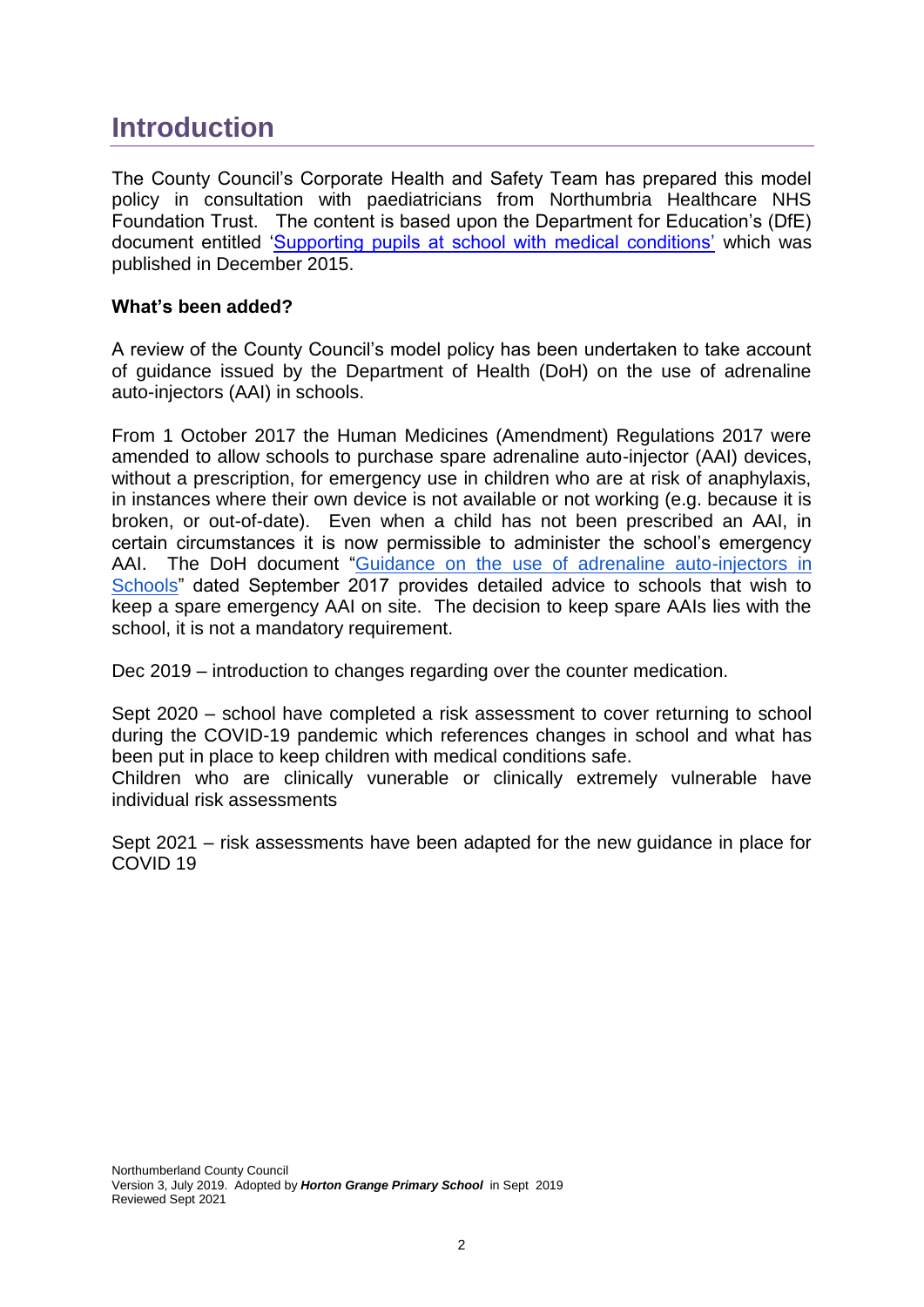# <span id="page-3-0"></span>**Useful Documents**

| Document                                                                                                                                                                 |                                                                                                                                                                     |  |  |
|--------------------------------------------------------------------------------------------------------------------------------------------------------------------------|---------------------------------------------------------------------------------------------------------------------------------------------------------------------|--|--|
| 'Supporting pupils at school with<br>medical conditions (DfE)                                                                                                            | Supporting pupils at school<br>with<br>medical conditions                                                                                                           |  |  |
| 'Guidance on the use of emergency<br>salbutamol inhalers in school' (DoH)                                                                                                | 'Guidance on the use of emergency<br>salbutamol inhalers in school'                                                                                                 |  |  |
| the<br>'Guidance<br>of<br>on.<br>use<br>adrenaline auto-injectors<br>in Schools'<br>(DoH)                                                                                | Guidance<br>the<br>on<br><b>use</b><br><b>of</b><br>adrenaline auto-injectors in Schools                                                                            |  |  |
| 'Reasonable Adjustments for Disabled<br>Pupils Guidance for Schools in England'<br>(Equality and Human Rights<br>Commission)<br>(NB Applicable to all children and young | https://www.equalityhumanrights.com/sit<br>es/default/files/reasonable_adjustments<br>for disabled pupils 1.pdf                                                     |  |  |
| people with additional needs, not just<br>physical and health needs)                                                                                                     |                                                                                                                                                                     |  |  |
| 'Data protection: a<br>toolkit for schools' (DfE)<br>(p74 - information on record retention<br>periods for medical records)                                              | https://assets.publishing.service.gov.uk/<br>government/uploads/system/uploads/att<br>achment data/file/747620/Data Protecti<br>on Toolkit for Schools OpenBeta.pdf |  |  |
| School risk assessment for vunerable<br>children                                                                                                                         | See school policies                                                                                                                                                 |  |  |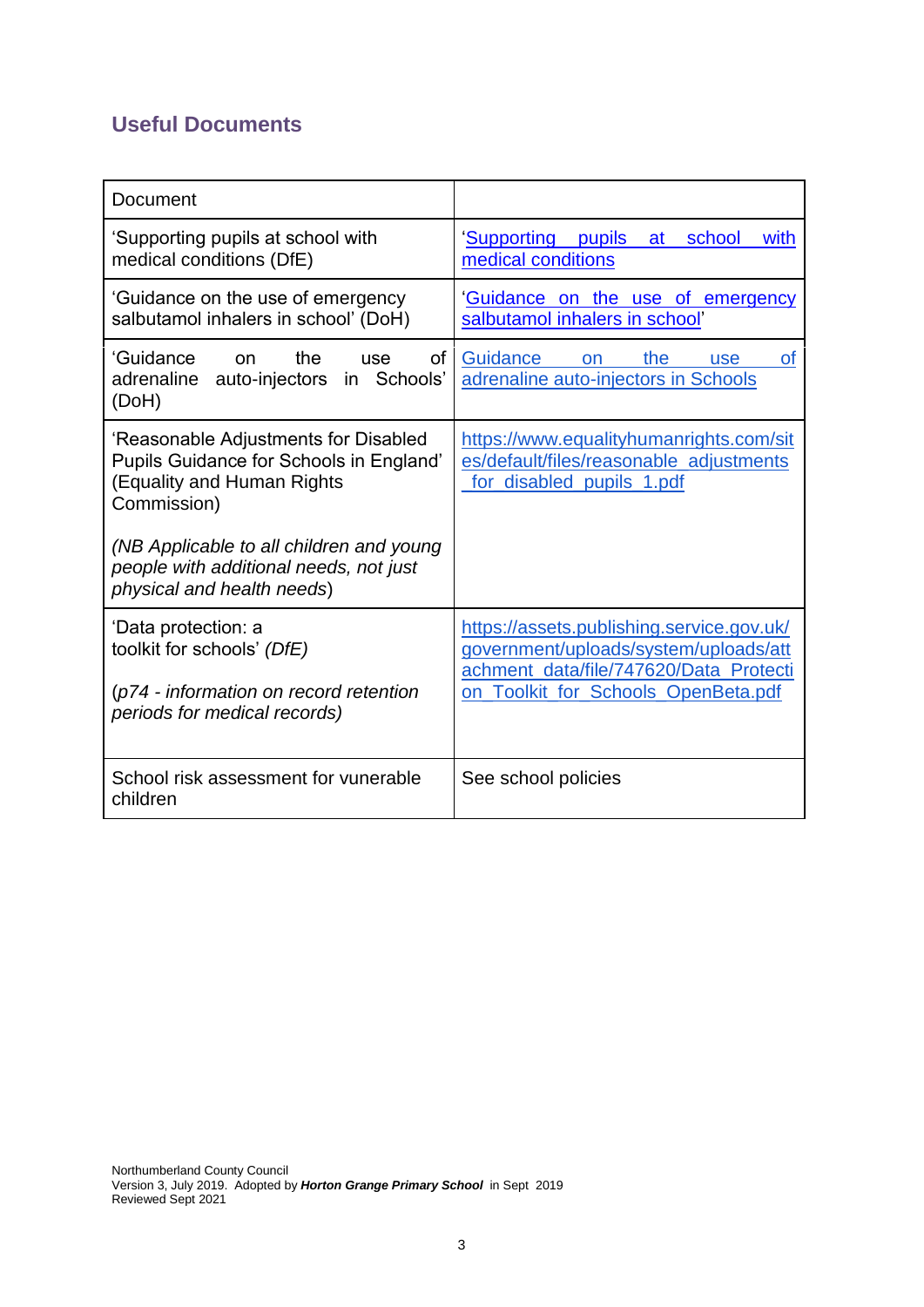# <span id="page-4-0"></span>**Useful Contacts**

Further information, including details of those services mentioned in the table below, can be found on the following websites:

[Northumbria Healthcare NHS Foundation Trust](https://www.northumbria.nhs.uk/our-services/childrens-services/) [Northumberland County Council](https://www.northumberland.gov.uk/Children/Northumberland-Local-Offer-SEND-0-to-25-years/Health.aspx)

| <b>Name</b>                                      | <b>Contact Details</b>                                                                                                                                                                                                                                                                                                                                                                                                 |
|--------------------------------------------------|------------------------------------------------------------------------------------------------------------------------------------------------------------------------------------------------------------------------------------------------------------------------------------------------------------------------------------------------------------------------------------------------------------------------|
| <b>Public Health Nurse</b><br>(School Nurse)     | Child Health Centre, Wansbeck Hospital, Ashington - 01670<br>564048<br>Eddie Ferguson House, Blyth - 01670 629670<br>Corbridge Health Centre, Hexham - 01434 636939<br>Prudhoe Health Centre, Prudhoe - 01661 832512<br>Tweedmouth Clinic, Berwick - 01289 356962<br>Broomhill Health Centre, Amble- 01670 761908<br>Morpeth NHS Centre - 01670 500939<br>Can assist with anaphylaxis, continence training and support |
| <b>Children's Community</b><br><b>Nurse</b>      | 01670 564070                                                                                                                                                                                                                                                                                                                                                                                                           |
| Community<br><b>Paediatrician Service</b>        | <b>Morpeth/Ashington/Berwick</b><br>Wansbeck Child Health Centre - 01670 564030<br><b>Blyth/Cramlington</b><br>Paediatric secretaries - 01670 396467<br><b>Tynedale/Hexham</b><br>Hexham General Hospital - 01434 655395                                                                                                                                                                                               |
| <b>Special School Nurse</b>                      | Team Lead, Elaine Davies - 0191 6432591<br>Hexham Priory School - 01434 613440<br>Barndale School - 01665 602541<br>The Centre, Josephine Butler Campus - 01670 844322<br>The Grove School, Berwick Upon Tweed - 01289 306390                                                                                                                                                                                          |
| Specialist Epilepsy and<br><b>Diabetes Nurse</b> | Contact via switchboard at North Tyneside General Hospital<br>Tel: 0344 811 811.                                                                                                                                                                                                                                                                                                                                       |
| Clinical<br>Designated<br>Officer                | Sam Barron<br>Tel: 01670 622747<br>Email: Samantha.Barron@northumberland.gov.uk                                                                                                                                                                                                                                                                                                                                        |

Northumberland County Council

Version 3, July 2019. Adopted by *Horton Grange Primary School* in Sept 2019 Reviewed Sept 2021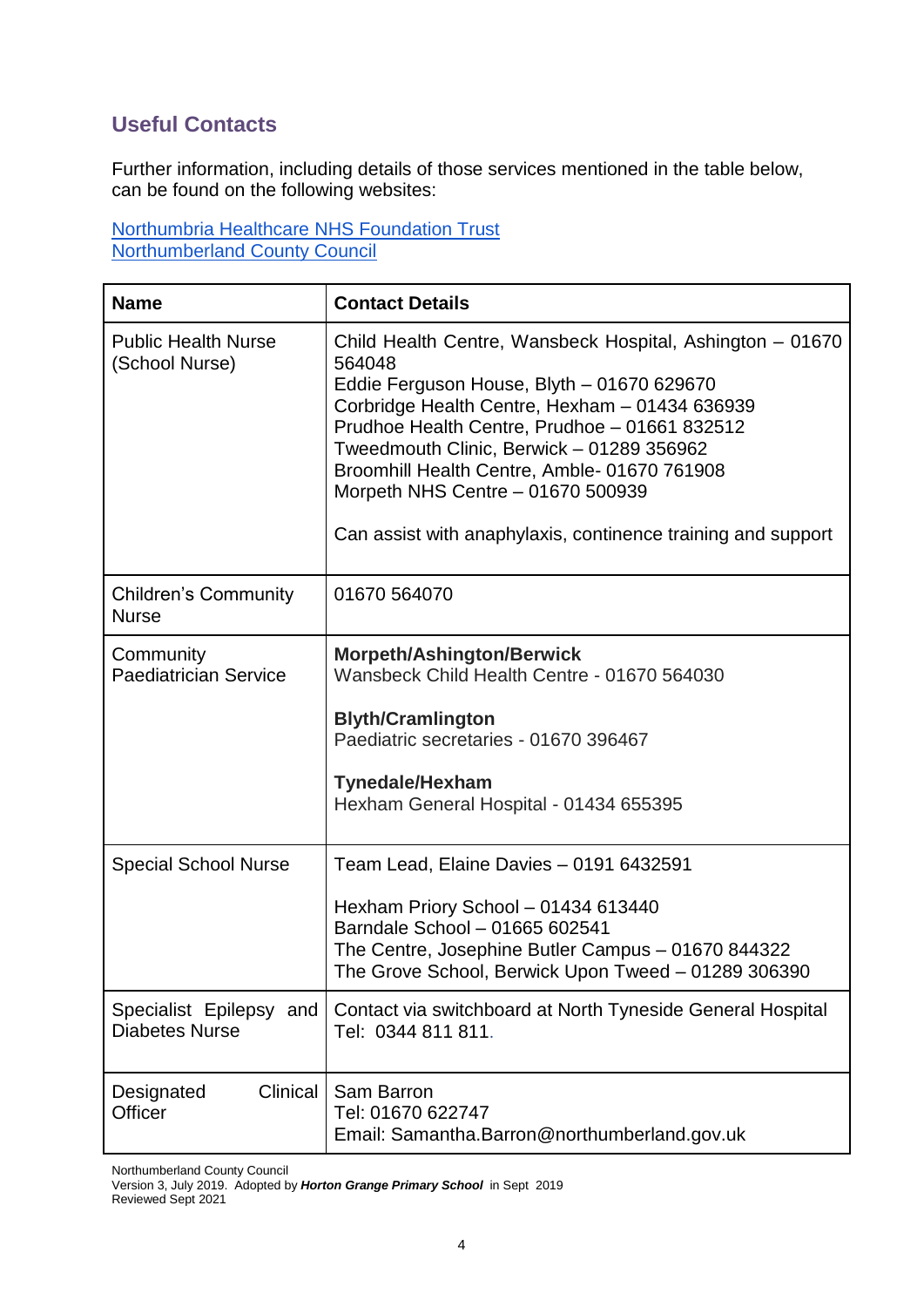| Education<br>Special<br><b>Disabilities</b><br>Needs and<br>(SEND)  | sen@northumberland.gov.uk                                                                                                                                                                               |
|---------------------------------------------------------------------|---------------------------------------------------------------------------------------------------------------------------------------------------------------------------------------------------------|
| <b>Need</b><br>High<br>Incident<br>Team (HINT)                      | Northumberland Inclusive Education Services<br>Aesca House<br>South View<br>Ashington<br>NE63 OSF                                                                                                       |
| <b>Occupational Therapist</b>                                       | Children's physical disability occupational therapy service<br>Northumbria Healthcare NHS Foundation Trust<br>Child health<br><b>Woodhorn Lane</b><br>Ashington<br><b>NE63 9JJ</b><br>Tel: 01670 564050 |
| Physiotherapist                                                     | sylvia.tingate@northumbria-healthcare.nhs.uk                                                                                                                                                            |
| NCC Corporate Health<br>and Safety Team                             | 01670 623854                                                                                                                                                                                            |
| Asthma UK and<br>Beat<br>Asthma<br>(see<br>resource<br>for Schools) |                                                                                                                                                                                                         |
| <b>Epilepsy Society</b>                                             |                                                                                                                                                                                                         |
| <b>Epilepsy Action</b>                                              |                                                                                                                                                                                                         |
| <b>Diabetes UK</b>                                                  |                                                                                                                                                                                                         |
| Anaphylaxis Campaign                                                |                                                                                                                                                                                                         |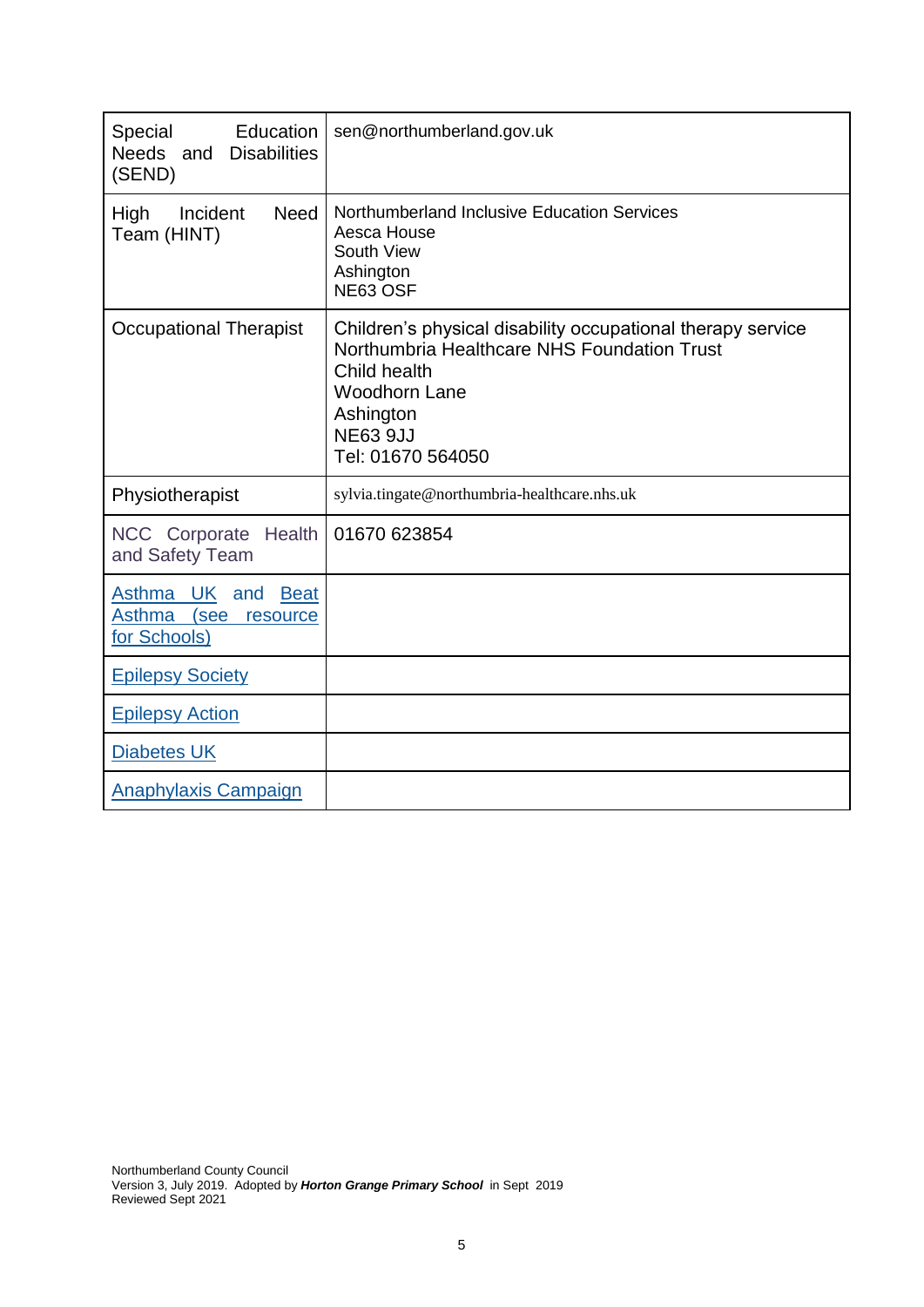# <span id="page-6-0"></span>**Roles and Responsibilities**

# <span id="page-6-1"></span>**Responsibility of Parents**

In modern terminology the term 'parent' is understood to mean not just a parent but anyone who has parental responsibility for the care of a child. Parents have the principal responsibility for the administration of medication to their children, who have the right to be educated with their peers, regardless of any short or long-term needs for medication whilst at school.

Wherever possible, medication should be given at home by parents. If prescribed medicines are to be taken three or more times per day, parents should ask the prescribing doctor if the administration of the medication can occur outside normal school hours. Non-prescription medication (such as cough medicines) can now be administered in school as Northumberland GP's will no longer prescribe medications that can be bought over the counter.

The parents have the principal duty to inform the school of their children's medical conditions and to make a request for the Head or Medication Officer to make arrangements for medication to be administered in school. This can occur if the child:

- has been newly diagnosed
- is due to return after a long absence and has a chronic illness or long-term complaints, such as asthma, diabetes, epilepsy or another condition
- is recovering from a short-term illness and is well enough to return to school whilst still receiving a course of antibiotics or other medication.
- has needs that have changed
- is due to attend a new school

# <span id="page-6-2"></span>**Responsibility of Health Care Professionals**

In situations where the condition requires a detailed individual healthcare plan or specific specialist training is required for school staff, this will often require direct input from Healthcare Professionals with clinical responsibility for the child. Examples include community or specialist nurses and, in the case of children with mobility needs, occupational therapists or physiotherapists.

Often the specific details in an individual healthcare plan can only be provided by professionals who have access to the confidential notes that the Consultants and other healthcare professionals working with the child in question have prepared.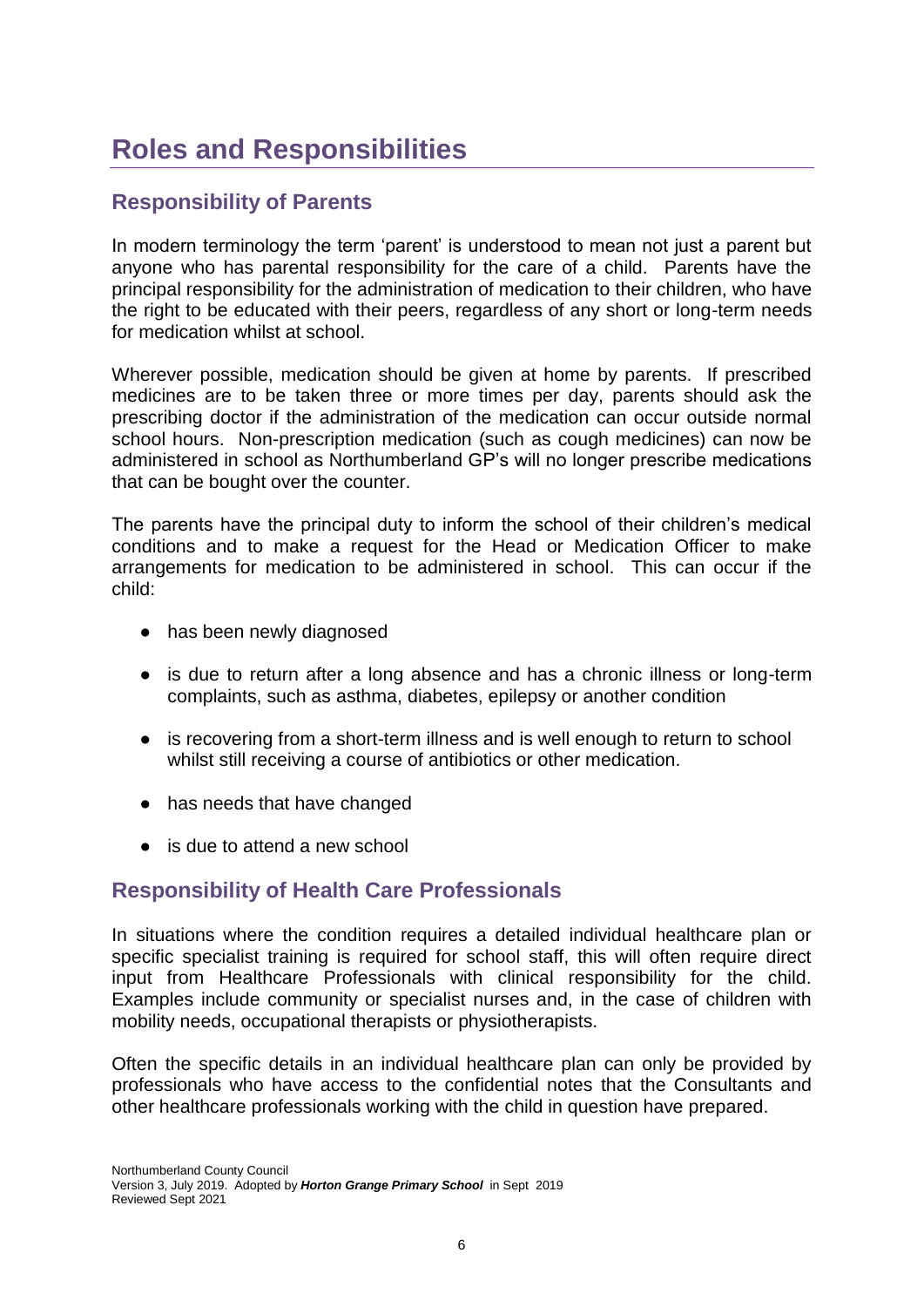The role of the Occupational Therapists and physiotherapists are clear; schools can contact these services via the contact information provided previously.

The School Nursing Team is able to provide training on anaphylaxis and continence issues and can provide a 'signposting role' should schools have difficulty accessing professional medical assistance or if there is uncertainty about which consultant to contact.

The specialist nurses employed by the Northumbria Trust are hospital-based and work directly with the relevant consultants. They provide training for diabetes and epilepsy and can offer the necessary assistance with healthcare plans for these conditions.

# <span id="page-7-0"></span>**Responsibility of School Staff**

Each request for medicine to be administered to a pupil in school should be considered on its merits. The Head should give consideration to the best interests of the pupil and the implications for the school.

It is generally accepted that school staff including teachers, TA's and SLT may administer prescribed medication, providing they have had the correct training, whilst acting in loco parentis. However, it is important to note that this does not imply that there is a duty upon these workers to administer medication and the following should be taken into account:

No member of staff should be compelled to administer medication to a pupil – named First aiders include:

In EYFS Sarah Anderson, Wendy Cochrane, Sarah Foy, Melanie Henderson, Amy Coates, Daniella Cochrane, Taylor Johnson (after half term) In KS1 Karen Adam, Lisa Mills, Angela Blake and Jayne Trainer In KS2 Pauline Alderson, Joanne Dyson, Lauren Gillen, Jennifer Gray, Mandy Robertson and David Hansen SLT – Claire Jameson

Staff administering medicines should do so in accordance with the prescriber's instructions. Schools should keep a record of all medicines administered to individual children, stating what, how and how much was administered, when and by whom.

- No medication can be administered in school without the agreement of the Head Irving or her nominated representative which is Mrs Jameson.
- Mrs Jameson is the Medication Coordinator and will have overall responsibility for the implementation of this policy. In addition to this, the schools emergency asthma kits or emergency AAIs, will have 2 members of staff ensuring this equipment is maintained correctly. See names below.
- Separate registers will be compiled defining those pupils who are permitted to use emergency inhalers and emergency AAI.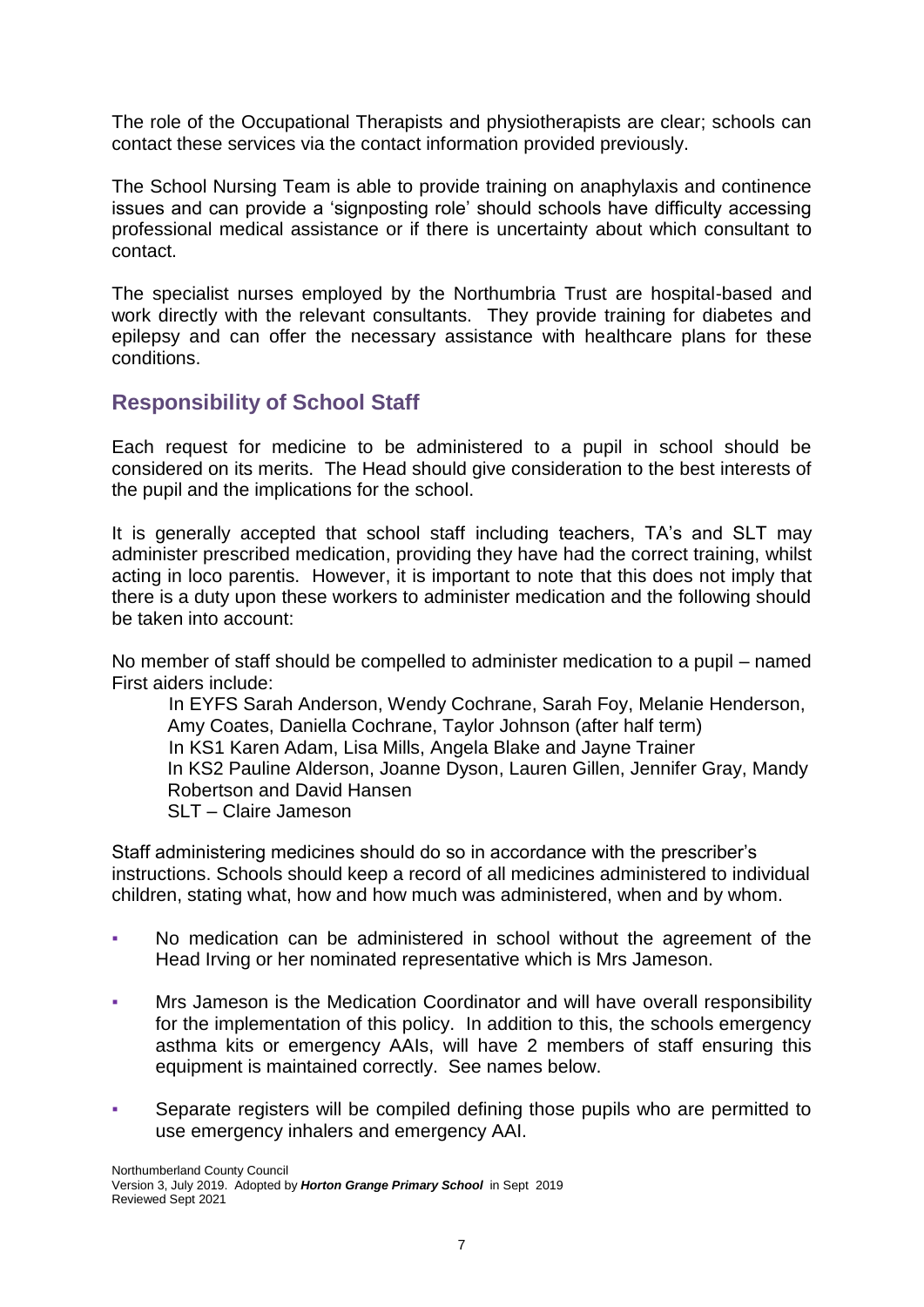- Parents requesting administration of medication for their children can be referred to the school's web page where they can access a copy of this document. They will be asked to complete Part 1 of the form 'Administration of Medication to Pupils – Agreement between Parents and School', a copy of which can be found in Appendix 1. Completion of this form safeguards staff by allowing only prescribed medication to be administered
- School staff may consult with the prescriber to ascertain whether medication can be given outside of school hours.

# <span id="page-8-0"></span>**Day Trips, Residential Visits and Sporting Activities**

School staff should be aware of how a child's medical condition will impact on their participation in such events however there should be enough flexibility for all children to participate according to their abilities and with any reasonable adjustments. The only exception would be in cases where evidence from a clinician, such as a GP or specialist consultant, states that participation is not possible.

To determine the reasonable adjustments required, the school should complete a personalised risk assessment. This will ensure that planning arrangements take account of any steps needed to ensure that pupils with medical needs are included. The risk assessment will require consultation with parents and pupils and advice from the relevant healthcare professionals to ensure that pupils can participate safely. In certain situations it may also be appropriate to consult the intended activity providers.

The specific arrangements for a child attending an off-site visit should be recorded with the relevant visit specific information and logged on the EVOLVE system, together with supporting information, such as the risk assessment. These arrangements enable the child to participate fully in such activities and ensure social inclusion, as recommended by the Outdoor Education Advisory Board's National guidance 3.2e 'Inclusion'.

In general, the arrangements detailed in this policy for the safe storage and administration of medication should also apply when taken off site. Medication should be stored in a locked bag or box and held by a designated member of staff who is trained to administer it. Associated documentation, such as the personalised risk assessment and Healthcare plan should also be available and securely stored with the medication or on an encrypted digital device (which does not rely on a data signal to access it).

The EVOLVE system has a facility which allows a visit form along with all associated attachments to be downloaded electronically to a Compressed (zipped) folder to a digital device. This may assist those schools wishing to store documents on an encrypted digital platform.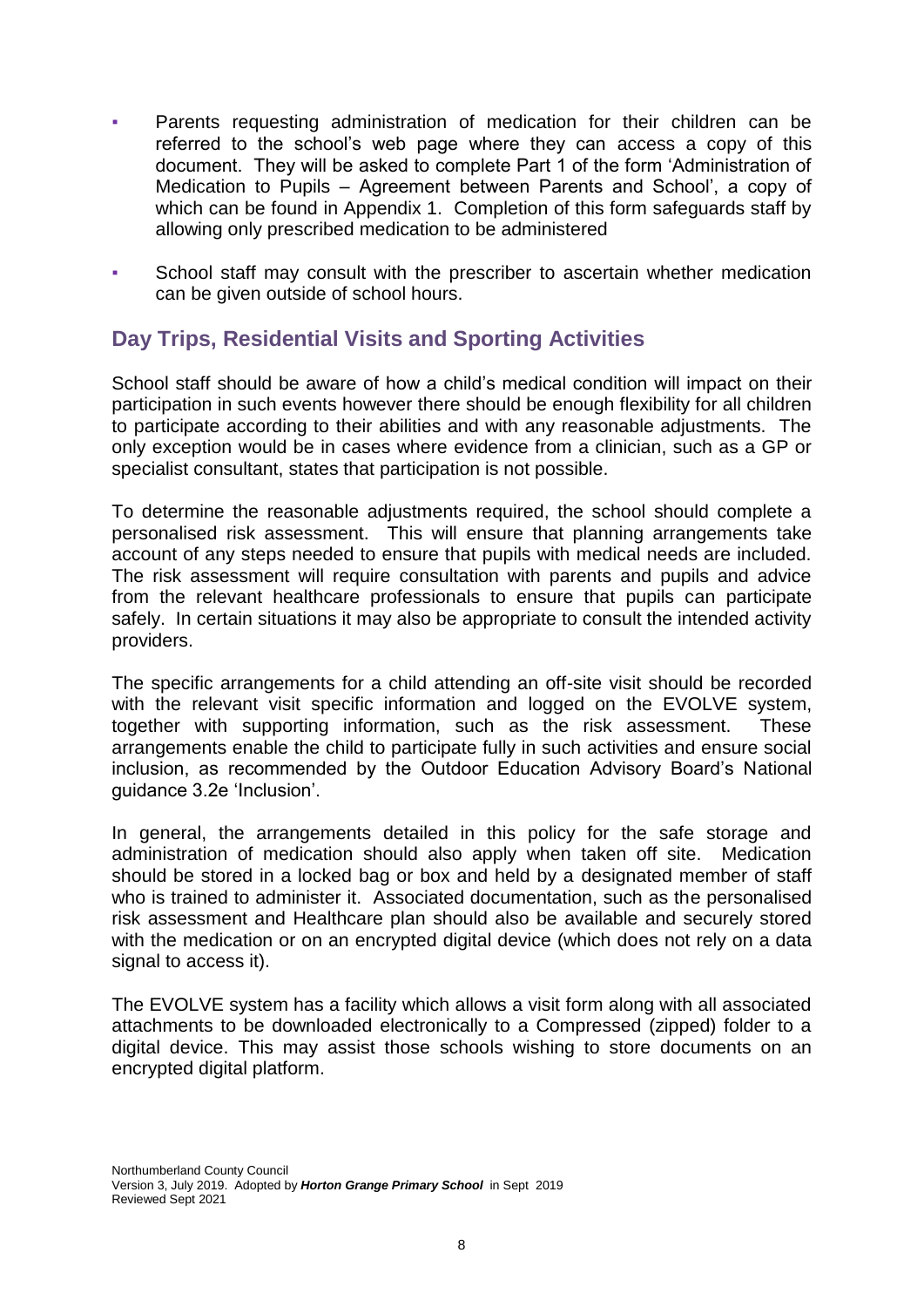Emergency medication, such as inhalers, AAIs etc, should be readily available and not locked away. A record of any medication administered should be kept (see Appendix 5).

Parents will be asked to sign a form to say that non prescribed medications such as Calpol can be given if needed.

# <span id="page-9-0"></span>**Liability and Indemnity**

Members of staff administering medication in accordance with appropriate training or the details supplied by the parent may rest assured that they are indemnified under the conditions of the existing insurance policies. In such circumstances, any liabilities rest with the insured party (the County Council in the case of maintained schools).

# <span id="page-9-1"></span>**General Procedures**

- 1. If medication cannot be given outside of school hours, parents should fill in the aforementioned request form (Appendix 1) giving the dose to be taken, the method of administration, the time and frequency of administration, other treatment, any special precautions and signed consent.
- 2. The parent (not the pupil) should bring all essential medication to school. It should be delivered personally to office staff and signed by Mrs Irving, Mrs Jameson or other members of SLT before administration. Only the smallest practicable amount should be kept in school.
- 3. All prescribed medication taken in school must be kept in a clearly labelled pharmacy bottle, preferably with a child safety top, which must give the owner's name, the contents and the dosage to be administered. Minor condition medication will be kept in school if the child needs it administered more than 3 times a day.
- 4. Whilst medication is in school it will be kept in a locked cupboard or fridge (if so required), In the event of an emergency it should be readily accessible to the named volunteer or young person, when required. The exceptions to this are inhalers, adrenaline auto-injectors and insulin. Auto-injectors will be carried in red bum bags by the adult in charge.
- 5. Medication to be taken orally should be supplied with an individual measuring spoon or syringe. Eye drops and ear drops should be supplied with a dropper. A dropper or spoon must only be used to administer medicine to the owner of that implement.
- 6. When medication is given, the name of the drug, the dose, the mode of administration, the time that treatment is required to be given and date of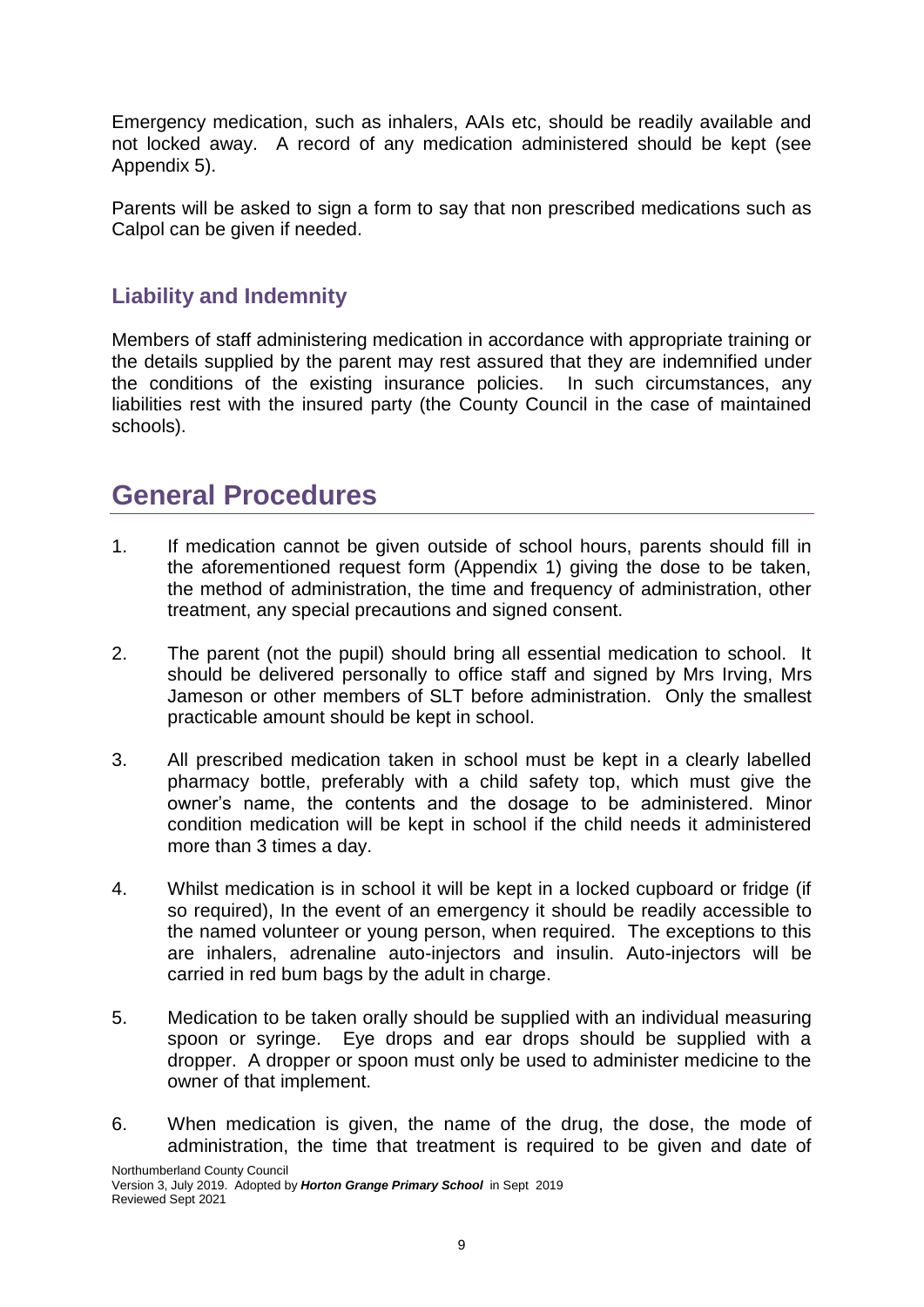expiry should be checked. A written record should be kept of the time it was given and by whom and then countersigned to avoid more than one person ever giving more than the recommended dose. This should be kept with the parental consent form. See form in Appendix 1. The parental consent form will be updated annually to take account of changes in a pupil's condition.

- 7. Where any change of medication or dosage occurs, clear written instructions from the parent should be provided. If a pupil brings any medication to school for which consent has not been given, school staff can refuse to administer it. In such circumstances the Head or Mrs Jameson will contact the parent as soon as possible.
- 8. Renewal of medication which has passed its expiry date is the responsibility of the parent. Nevertheless, schools should have robust procedures in place to ensure that out of date medication is not administered in error. If parents are unable to collect expired medication then staff should take it to the local pharmacy so that it can be disposed of safely. The medication must not be disposed of in any other way.
- 9. In all cases where, following the administration of medication, there are concerns regarding the reaction of the pupil, medical advice should be sought immediately and the parents informed.
- 10. A new duty on schools requires them to have procedures in place to cover transitional arrangements between schools. The existing school should make contact with the new school the child will be moving to and provide all relevant information. The timescale for doing this should take into account the need for the new school to have sufficient arrangements in place from day one (normally a few months ahead of time).

If members of staff are in doubt about any of the above procedures they should check with the parents or a health professional before taking further action.

# <span id="page-10-0"></span>**Refusal or Forgetting to Take Medication**

If pupils refuse medication or forget to take it, the school should inform the child's parent as a matter of urgency. If necessary, the school should call the emergency services.

# <span id="page-10-1"></span>**Non-prescribed Medication**

Since Dec 2019 non-prescribed (over-the-counter) medication, such as cough medicines, can be administered including paracetamol.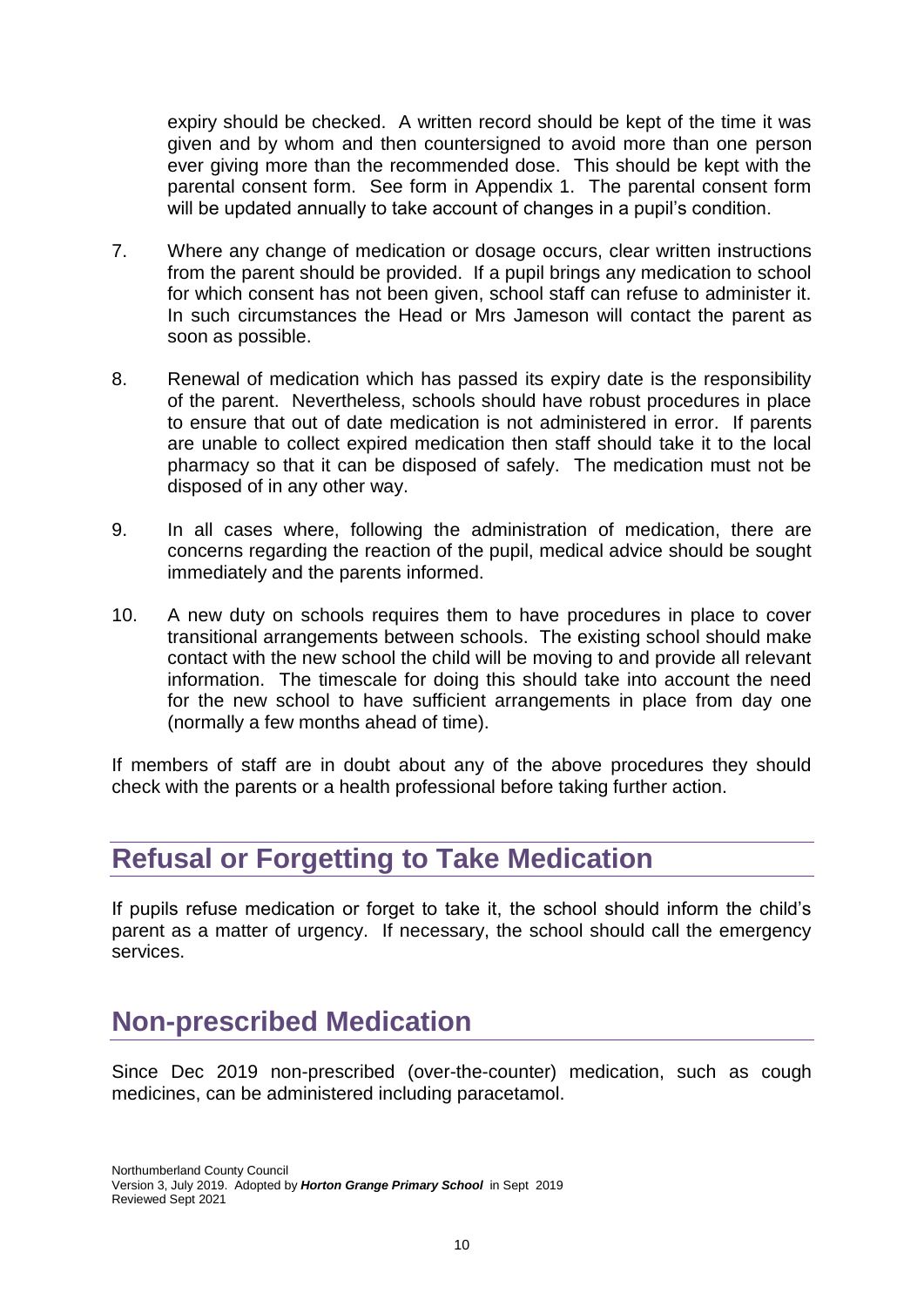At the discretion of the Head, paracetamol can be issued, provided the practice is strictly controlled by adopting the same standards as for prescribed medication. Once again, a formal agreement should be made between the school and the parents (see Appendix 1 below). The Head should authorise specific members of staff to dispense the tablets. In order to monitor and prevent the danger of any individuals overdosing on the medication the nominated member of staff should keep a record of when it was issued, giving such information as the name of the pupil and the time and the dose which was administered (see Appendix 5). This will always be countersigned. Before administering the medication members of staff should always ask the child whether any side effects or allergic reactions have been experienced.

Medication, e.g. for pain relief, should never be administered without first checking maximum dosages and when the previous dose was taken. A record must be kept of the dose given, and a note sent home to the parents indicating the amount and frequency of the doses administered. Overall control of the administration of such analgesics can help in preventing pupils bringing their own supplies into school.

500mg paracetamol tablets are recommended for such problems as migraines and period pain.

The paracetamol must be kept securely under lock and key and dispensed with care since over-dosage is dangerous. Paracetamol must not be kept in first-aid boxes.

In the main, children of First or Primary School age should only be given paracetamol in exceptional circumstances under the supervision of their GP. However, in certain circumstances, such as if a child has a raised temperature, the Head or Mrs Jameson can authorise the use of paracetamol via a formal agreement with the parent, as described above.

On no account should aspirin or preparations that contain aspirin be given to pupils unless a doctor has prescribed such medication.

# <span id="page-11-0"></span>**Individual Healthcare Plan**

This section of the policy covers the role of individual healthcare plans in supporting pupils at school who have long-term, severe or complex medical conditions. Mrs Jameson alongside office staff are responsible for the development of these plans. **The school healthcare plan in Appendix 3 must always be completed by school staff, regardless of any other health care plan or other documentation provided by a healthcare professional.**

The governing body should ensure that there are robust school arrangements to:

- establish the need for a plan
- ensure that plans are adequate
- review plans at least annually or earlier if evidence indicating that the child's needs have changed is brought to its attention.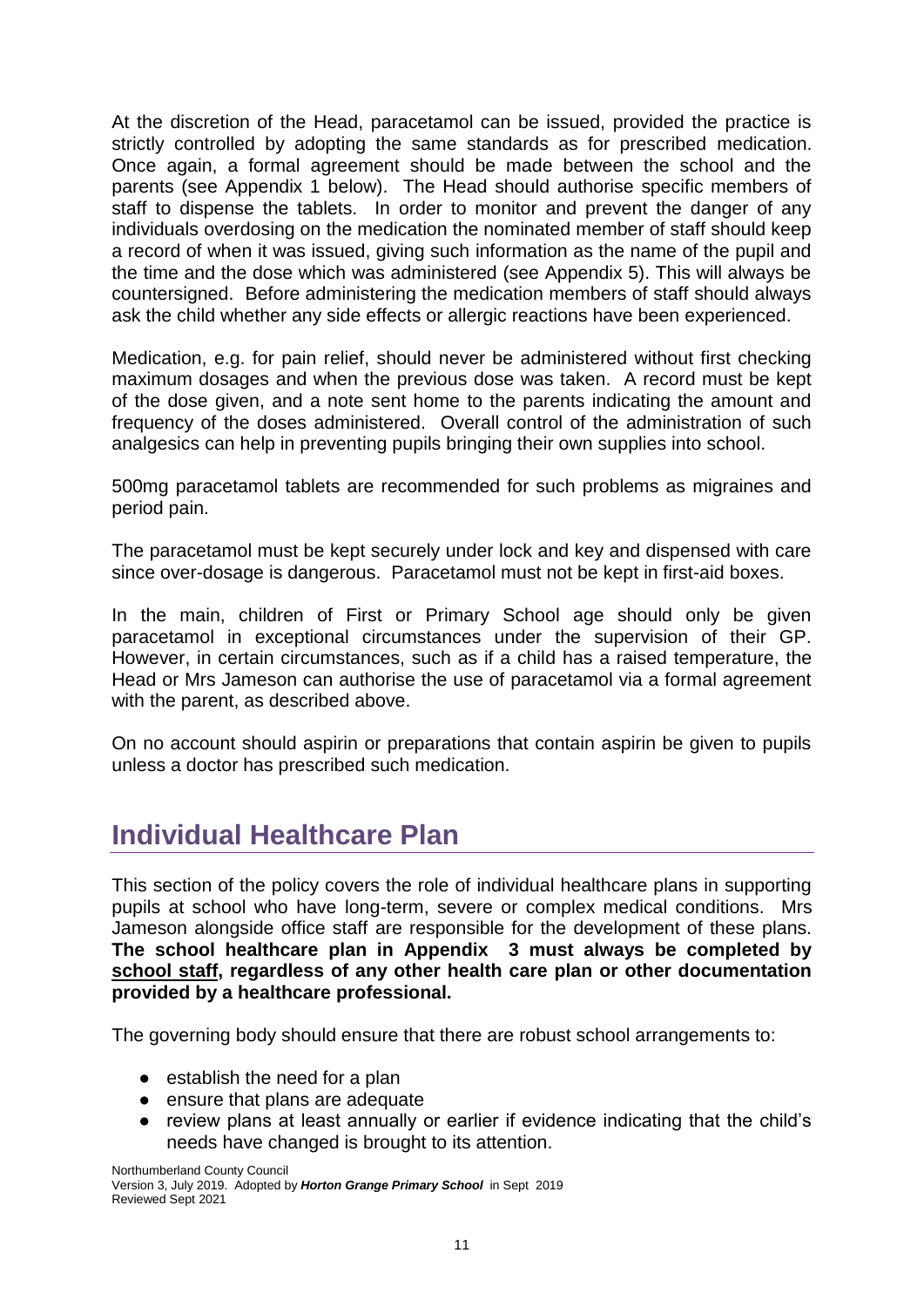Healthcare plans should be developed with the child's best interests in mind and the school should ensure that it assesses and manages risks to the child's education, health and social well-being and minimises disruption.

Personalised risk assessments, moving and handling risk assessments, emergency procedures and other such documents should be used to supplement the individual healthcare plan, as appropriate.

A healthcare plan template is given in Appendix 3. To ensure compliance with the statutory guidance the following issues have been taken into account:

- the medical condition, its triggers, signs, symptoms and treatments
- the pupil's resulting needs, including medication (with details of dose, sideeffects and storage arrangements) and other treatments, time, facilities, equipment, testing, access to food and drink where this is used to manage his/her condition, dietary requirements and environmental issues such as crowded corridors, travel time between lessons
- specific support for the pupil's educational, social and emotional needs for example, how absences will be managed, requirements for extra time to complete exams, use of rest periods or additional support in catching up with lessons, counselling sessions
- the level of support needed, (some children will be able to take responsibility for their own health needs), including in emergencies. If a child is self-managing their medication, this should be clearly stated with appropriate arrangements for monitoring
- who will provide this support, their training needs, expectations of their role and confirmation of their proficiency to provide support for the child's medical condition from a healthcare professional, together with an indication of the arrangements for cover that will be available when those supporting are unavailable
- who in the school needs to be aware of the child's condition and the support required
- the need to establish arrangements which enable written permission from parents and the Head to be drawn up, thus authorising a member of staff to administer medication or allowing the pupil to self-administer during school hours
- the designated individuals to be entrusted with information about the child's condition where the parent or child has raised confidentiality issues
- what to do in an emergency, including whom to contact, and contingency arrangements. Some children may have an emergency healthcare plan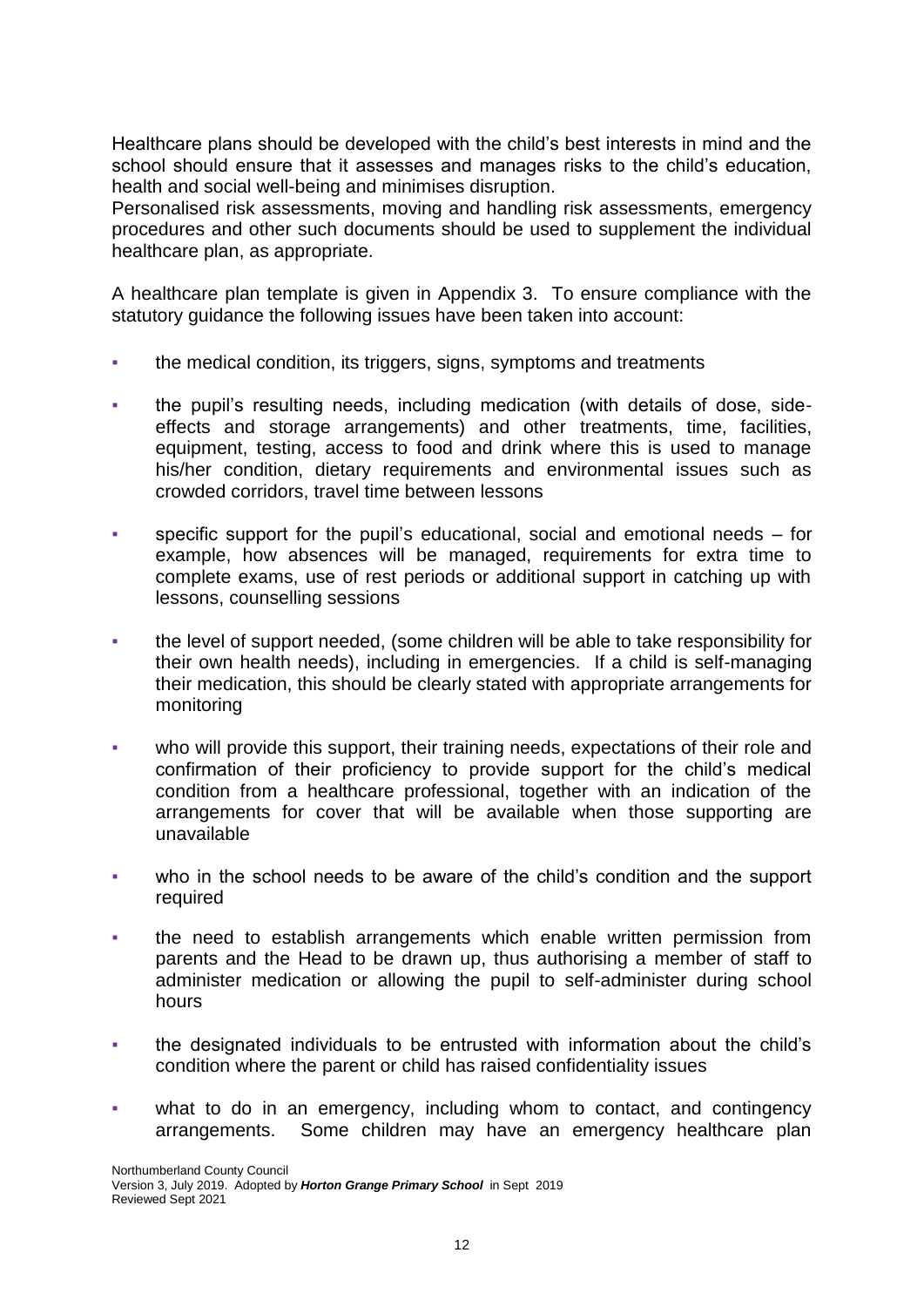prepared by their lead clinician that could be used to inform development of their individual healthcare plan.

the separate arrangements or procedures required for school trips, educational visits or other extra-curricular activities.

# <span id="page-13-0"></span>**Practical Advice for Common Conditions**

A small number of children need medication to be given by injection, auto-injectors or other routes. The most appropriate arrangements for managing these situations effectively are best determined by agreement between the school, parent, school nurse (where there is one) and the doctor who prescribed the medication. Experience suggests that it is helpful to have a meeting of all interested parties in school, as it is essential that parents and teaching staff are satisfied with the arrangements that are made.

Members of staff willing to administer medication should be made fully aware of the procedures and should receive appropriate training from competent healthcare staff. More information on training requirements is given below in the sections of this policy covering common medical conditions. The majority of parents will be aware of the contact details for their child's specialist nurse or consultant. Schools should contact them directly in the first instance. The School Nursing Team can be contacted for advice and is able to direct staff to other health agencies, where necessary. An individual healthcare plan for each pupil with a medical need must be completed and conform to the procedures described on pages 11 and 12.

The medical conditions in children that most commonly cause concern in schools are asthma, epilepsy, diabetes and anaphylaxis. Essential information about these conditions is provided within this policy.

# <span id="page-13-1"></span>**Anaphylaxis**

# **What is Anaphylaxis?**

Anaphylaxis is an extreme allergic reaction that occurs rarely in people who have an extreme sensitivity to a particular substance known as an allergen. It can affect the whole body, including the airways and circulation. Often it occurs within minutes of exposure to the allergen, though sometimes it does not arise until many hours later. **Anaphylaxis is potentially life threatening - delays in giving adrenaline are a common finding in fatal reactions.**

# **What Causes it?**

Common causes of anaphylaxis include: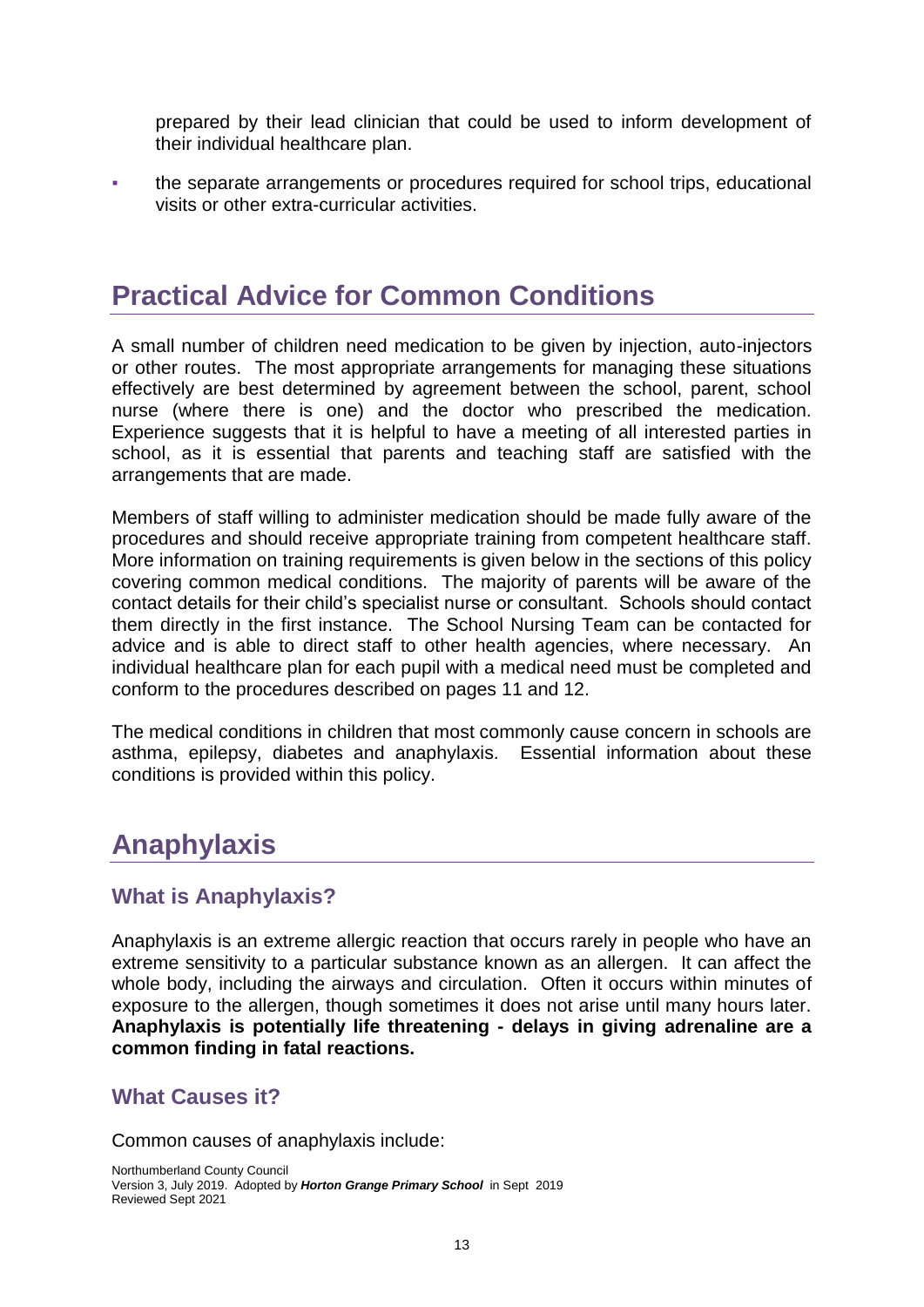- Edible triggers, such as peanuts, tree nuts, fish, shellfish, dairy products, wheat, sesame, soya and eggs
- Other triggers, such as latex, the venom of stinging insects (for example wasps, bees and hornets), medication such as penicillin, antibiotics, ibuprofen and other drugs or injections

Anaphylactic shock is the most severe form of allergic reaction. This occurs when the blood pressure falls dramatically and the patient loses consciousness.

### **What are the Signs of the Condition?**

Common signs of anaphylaxis in children include:

- swelling in the throat, which can restrict the air supply thus causing breathing difficulties.
- severe asthma
- dizziness
- itchy skin, generalised flushing of the skin, tingling or itching in the mouth or hives anywhere on the body
- swelling of the lips, hands and feet
- abdominal cramps, nausea and vomiting.

# **What is the Treatment for the Condition?**

The treatment for a severe allergic reaction is an injection of adrenaline (also known as epinephrine) into the muscle of the upper outer thigh via an adrenaline auto injector (AAI), such as an epiPen, anapen or jext. An injection should be given as soon as a reaction is suspected.

**Anaphylaxis is potentially life threatening - delays in giving adrenaline are a common finding in fatal reactions.** It should always be regarded as a medical emergency which requires an ambulance to be called immediately. Always make it clear to the emergency operator that the child is showing symptoms of anaphylaxis so that they can prioritise the call. A useful poster on emergency arrangements to be taken is provided in Appendix 9.

#### **What Arrangements are in Place at our School?**

# **Healthcare Plan**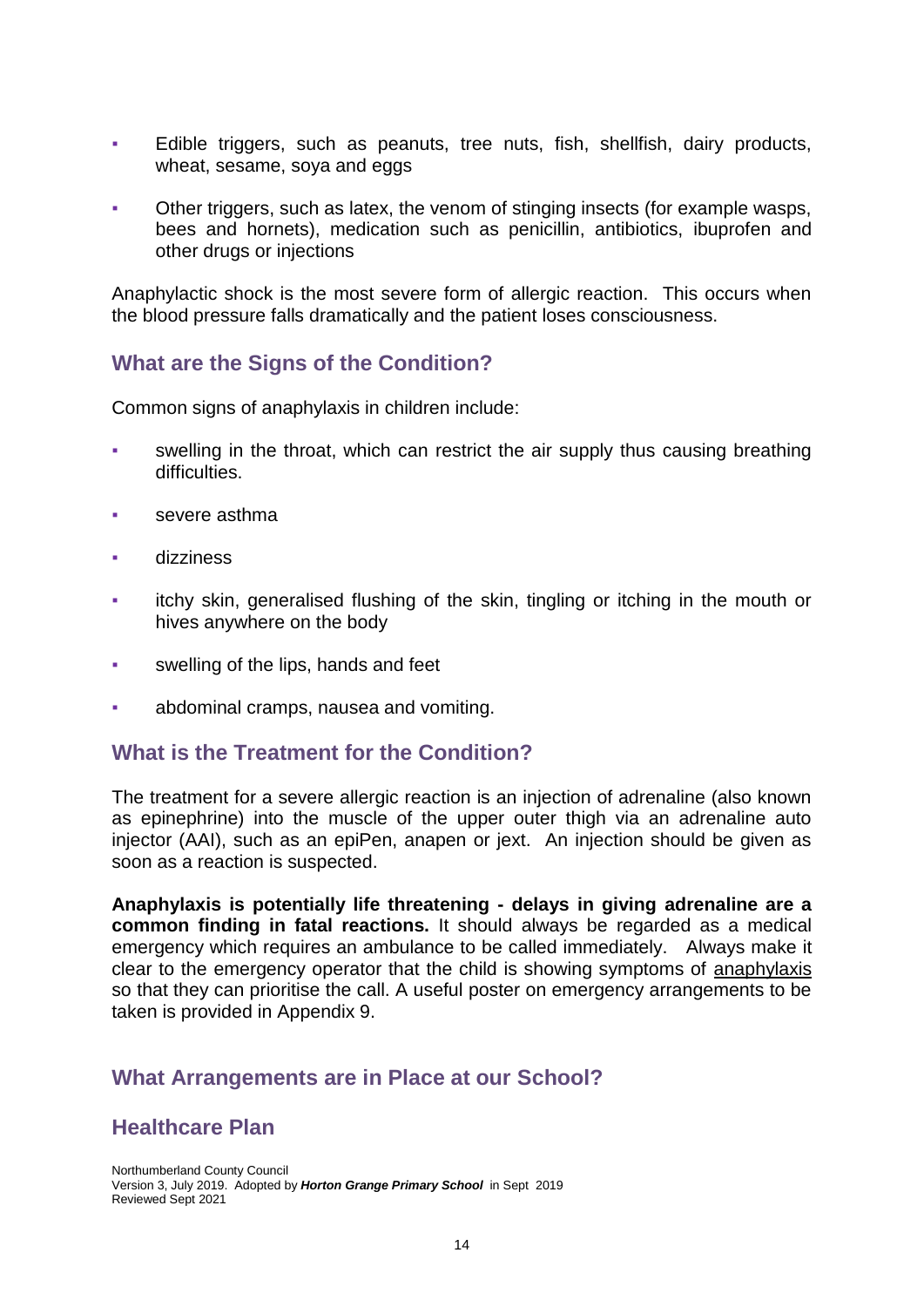Procedures in school include:

- awareness among all members of staff that the child has this particular medical condition
- awareness of the symptoms associated with anaphylactic shock
- knowledge of the type of injector to be used
- labelling of injectors for the child concerned, for example adrenaline, antihistamine
- knowledge of the locations where the injector is stored all are either kept in red bum bags carried by responsible adults or in corridor first aid cabinets.
- Spare AAI's are kept, if available, in the appropriate key stage first aid cabinet
- the provision of appropriate instruction and training to nominated members of staff
- familiarity with the names of those trained to administer treatment
- an understanding of the need to keep records of the dates of issue
- knowledge of emergency contacts

This type of information should be suitably displayed in the areas where the medication is to be kept. This information should include the name of the child and, ideally, a photograph. Care must be given to ensure confidentiality. The information should be accessible but not publicly displayed. The information should accompany the medication on school trips including swimming and sporting activities.

Collectively, it is for the Head, the child's parents and the medical staff involved to decide how many adrenaline devices the school should hold, and where they should be stored.

Where children are deemed sufficiently responsible for carrying their own emergency treatment with them, it is nevertheless important that a spare set should always be kept safely on site. This should be accessible to all staff and stored in a secure place. In large schools or split sites, it is often quicker for staff to use an injector that is with the child rather than taking time to collect one from a central location. In an emergency situation it is important to avoid any delay.

Severe anaphylaxis is an extremely time-critical situation. Delays in administering adrenaline have been associated with fatal outcomes. School ensures that all AAI devices are kept in a safe and suitably central location where the AAI is out of the reach and sight of children. They must not be locked away in a cupboard or an office where access is restricted. They should not be located more than 5 minutes away from where they may be needed.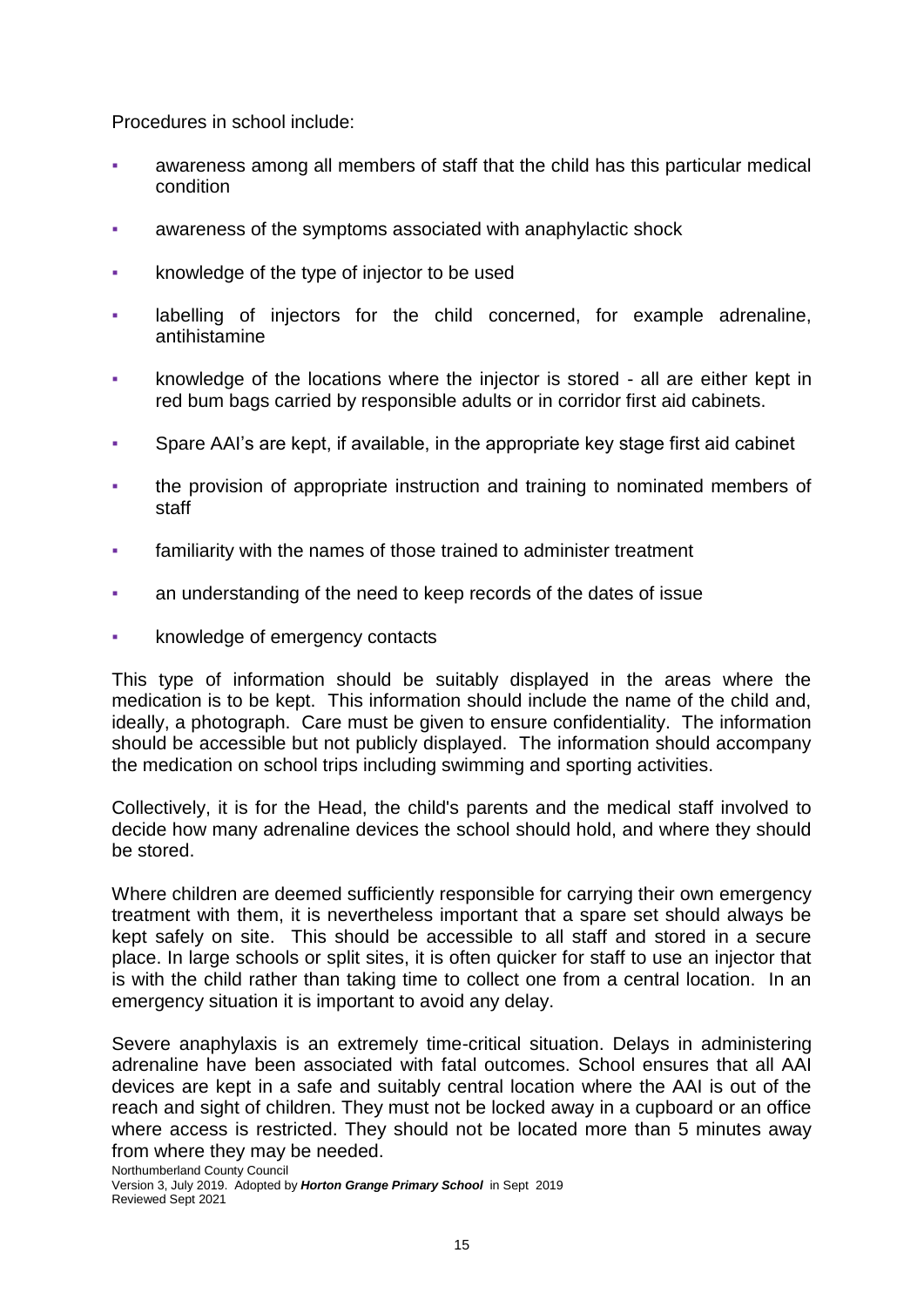#### *Storage and Care of the AAI*

First aiders in school have responsibility for ensuring that:

- on a monthly basis the AAIs are present and in date.
- that replacement AAIs are obtained when expiry dates approach (this can be facilitated by signing up to the AAI expiry alerts through the relevant AAI manufacturer).
- The AAI devices should be stored at room temperature (in line with manufacturer's guidelines), protected from direct sunlight and extremes of temperature.

School requires parents to take their pupil's own prescribed AAIs home before school holidays (including half-term breaks) to ensure that their own AAIs remain in date and have not expired.

#### *Disposal*

Once an AAI has been used it cannot be reused and must be disposed of according to manufacturer's guidelines. Used AAIs can be given to the paramedics on arrival or can be disposed of in a pre-ordered sharps bin.

#### *School trips including sporting activities (also see page 8)*

School will conduct a risk-assessment for any pupil at risk of anaphylaxis taking part in a school trip, in much the same way as they already do so with regard to safeguarding etc. Pupils at risk of anaphylaxis should have their AAI with them, and there will be staff trained to administer the AAI in an emergency. Schools may consider whether it may be appropriate, under some circumstances, to take spare AAI(s) on some trips.

#### **Food Management**

All kitchen staff will be aware of children with allergies and the procedures to follow. We are a nut free school.

# **Training**

Staff will: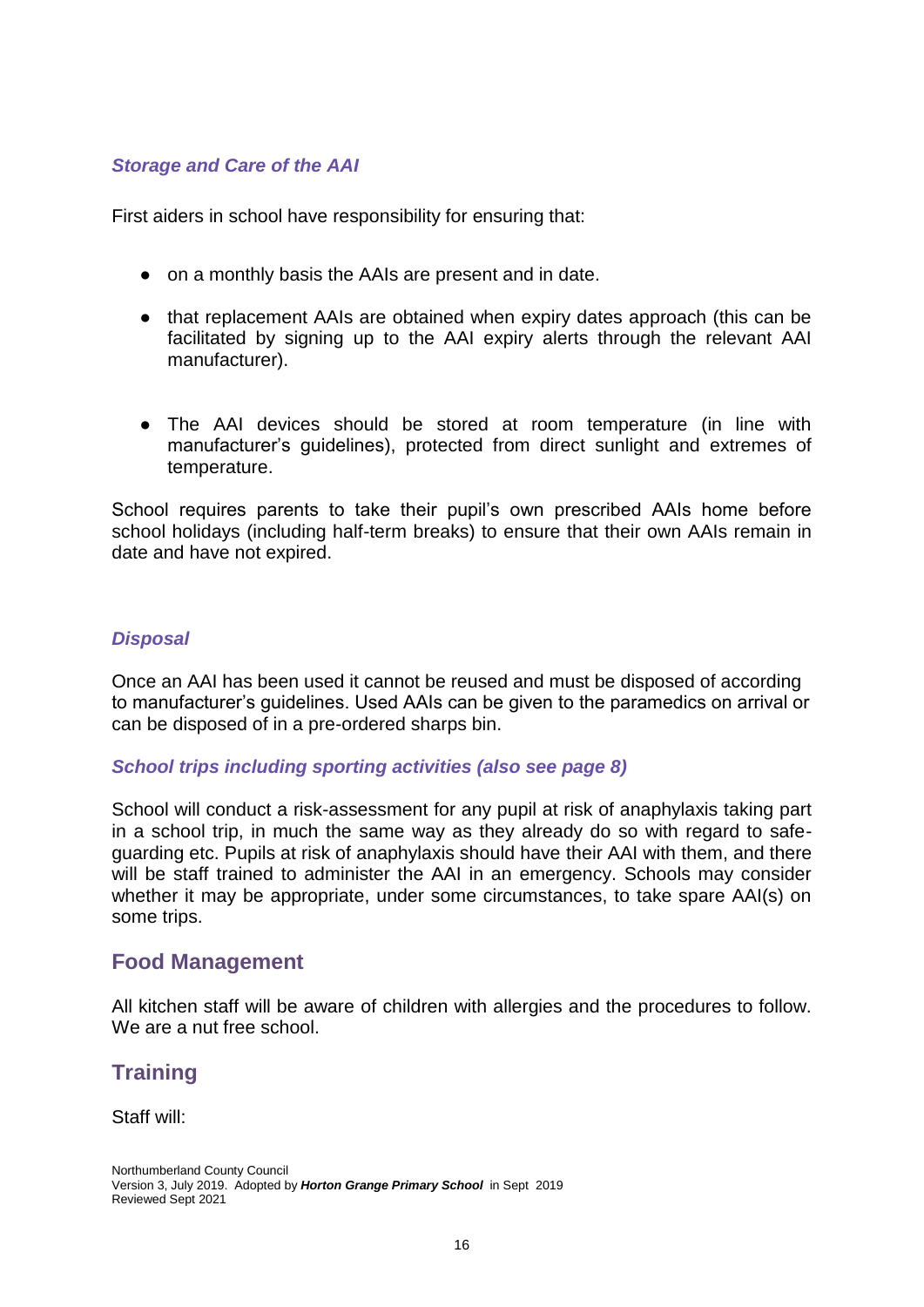- be trained to recognise the range of signs and symptoms of an allergic reaction;
- understand the rapidity with which anaphylaxis can progress to a lifethreatening reaction, and that anaphylaxis may occur with prior mild (e.g. skin) symptoms;
- appreciate the need to administer adrenaline without delay as soon as anaphylaxis occurs, before the patient might reach a state of collapse (after which it may be too late for the adrenaline to be effective);
- be aware of the anaphylaxis policy;
- be aware of how to check if a pupil is on the register;
- be aware of how to access the AAI:

Where members of staff have volunteered to inject adrenaline in an emergency, the school will need to contact the School Nursing Team at Northumbria Healthcare to arrange for them to deliver an appropriate training session in the use of the autoinjectors. Colleagues can be reassured that these devices are simple to administer.

# <span id="page-17-0"></span>**Asthma**

### **What is Asthma?**

People with asthma have airways which narrow as a reaction to various triggers. The narrowing or obstruction of the airways causes breathing difficulties.

# **What Causes it?**

There are many things that can trigger an asthma attack. Common examples include:

- viral infections
- house dust mites
- pollen
- smoke
- fur
- feathers
- pollution
- laughter
- excitement
- **stress**

#### Wha**t are the Signs of the Condition?**

The most common symptoms of an asthma attack include:

coughing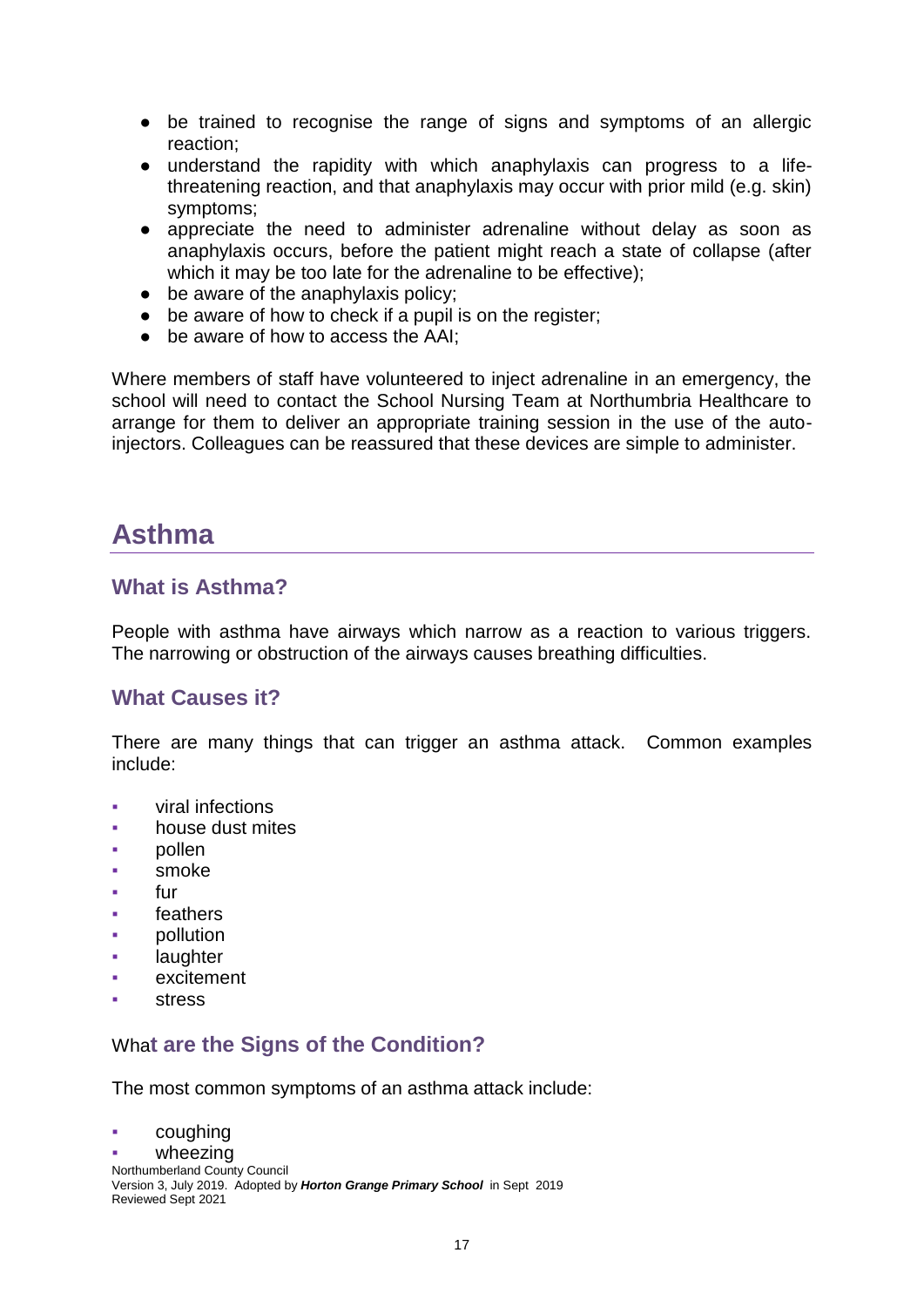- **•** difficulty breathing
- nasal flaring
- a tight feeling in the chest (younger children may express this as 'tummy ache' or feeling like someone is sitting on their chest)
- Inability to talk or complete sentences (some children will go very quiet).

# **What is the Treatment for the Condition?**

The main types of medicines used to treat asthma are discussed briefly below:

#### **Relievers**

Usually it is a reliever that a child will need during the school day. Relievers (usually blue inhalers) are medicines that are taken immediately to relieve the symptoms of asthma during an attack. They quickly relax the muscles surrounding the narrowed airways thus allowing them to open wider, making it easier for the child to breathe. They are sometimes taken before exercise.

### **Preventers**

Preventer inhalers can be brown, red or orange in colour and can sometimes be in the form of tablets. Preventers are usually used out of school hours and it is rare for them to be needed during the school day.

Preventers protect the lining of the airways, help to calm the swelling and stop the tubes in the lungs from being so sensitive.

#### **Spacers**

Both kinds of inhalers are often used in combination with spacers which help deliver medicine to the lungs more effectively. Where prescribed, the spacer should be individually labelled with the child's name and kept with the inhaler.

#### **Nebulisers**

A nebuliser is a machine that creates a mist of medicine that is then breathed through a mask or mouthpiece. They are becoming increasingly less common. Pupils with asthma should not normally need to use a nebuliser in school. However, if they do have to use one then members of school staff will need to receive appropriate training from a healthcare professional.

# **Training**

Since emergency treatments vary in each case, the parents will often be best placed to inform schools of the child's treatment regime. There may be a specialist nurse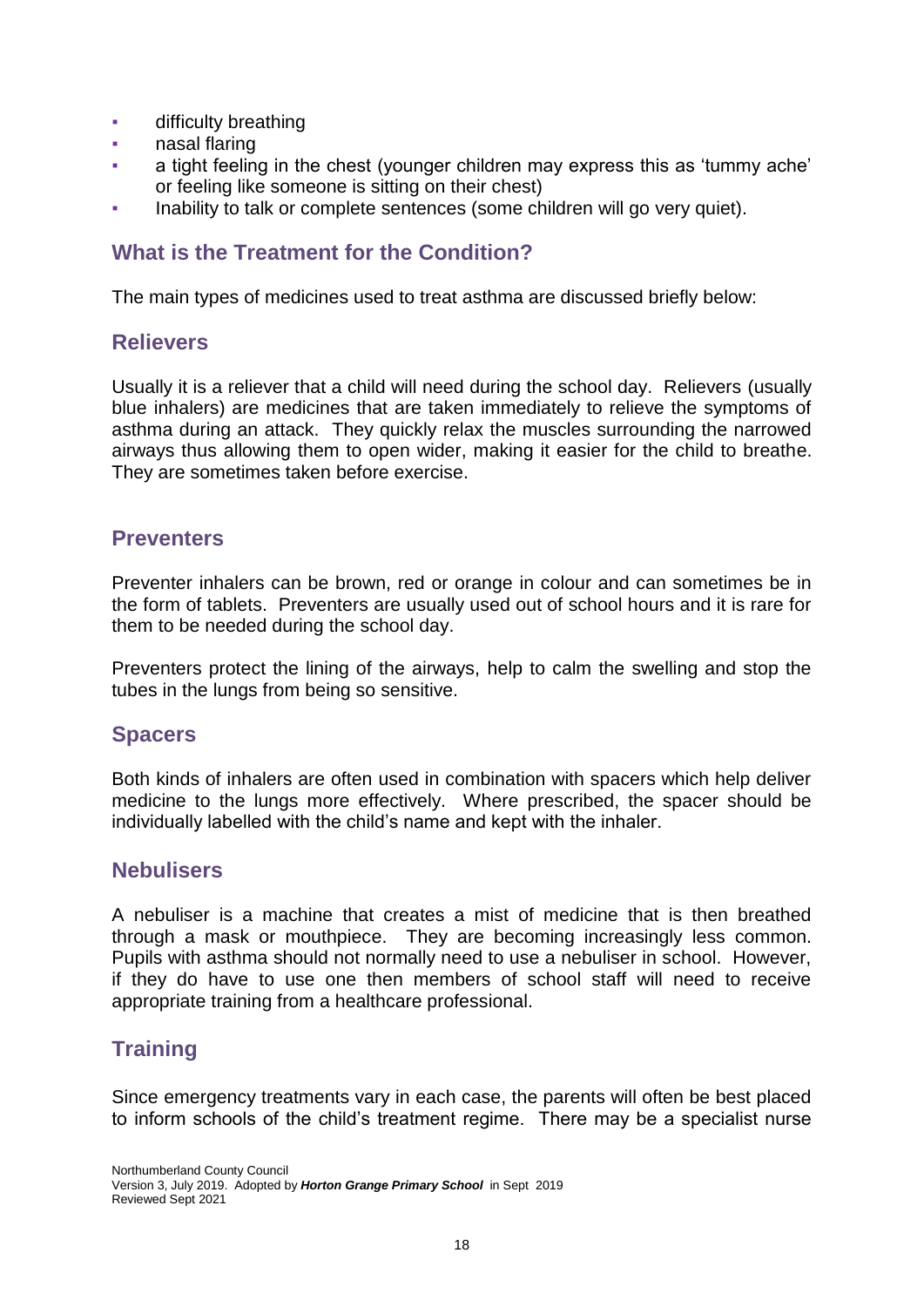from the local NHS Trust who can deliver training and will have access to the medical advice that has informed the healthcare plan.

Children with asthma will often be looked after solely by their GP or Asthma Nurse. Although the GP would be unable to provide training it is likely that they will provide the information that would help school staff to complete the healthcare plans. Children with complex conditions may have access to a specialist nurse with expert knowledge in oncology, nephrology, gastroenterology, urology or cystic fibrosis, who may be able to assist.

#### *Designated Members of Staff*

First aiders and teachers are trained in:

- recognising asthma attacks (and distinguishing them from other conditions with similar symptoms)
- responding appropriately to a request for help from another member of staff
- recognising when emergency action is necessary
- administering salbutamol inhaler through a spacer
- keeping appropriate records of asthma attacks.

#### *ALL Members of Staff*

In addition to this, it would be reasonable for **ALL** members of staff to be:

- trained to recognise the symptoms of an asthma attack and, ideally, how to distinguish them from other conditions with similar symptoms
- aware of this policy
- aware of how to check if a child is on the asthma register
- aware of how to access the emergency inhaler and who the designated members of staff are, and the policy on how to access their help

**Asthma UK has produced demonstration films on using a metered-dose inhaler and spacers suitable for staff and children. [http://www.asthma.org.uk/knowledge-bank-treatment-and-medicines-using-your](http://www.asthma.org.uk/knowledge-bank-treatment-and-medicines-using-your-inhalers)[inhalers](http://www.asthma.org.uk/knowledge-bank-treatment-and-medicines-using-your-inhalers)**

**Beat Asthma also has a useful resource page specifically aimed at schools: <http://www.beatasthma.co.uk/resources/schools/>**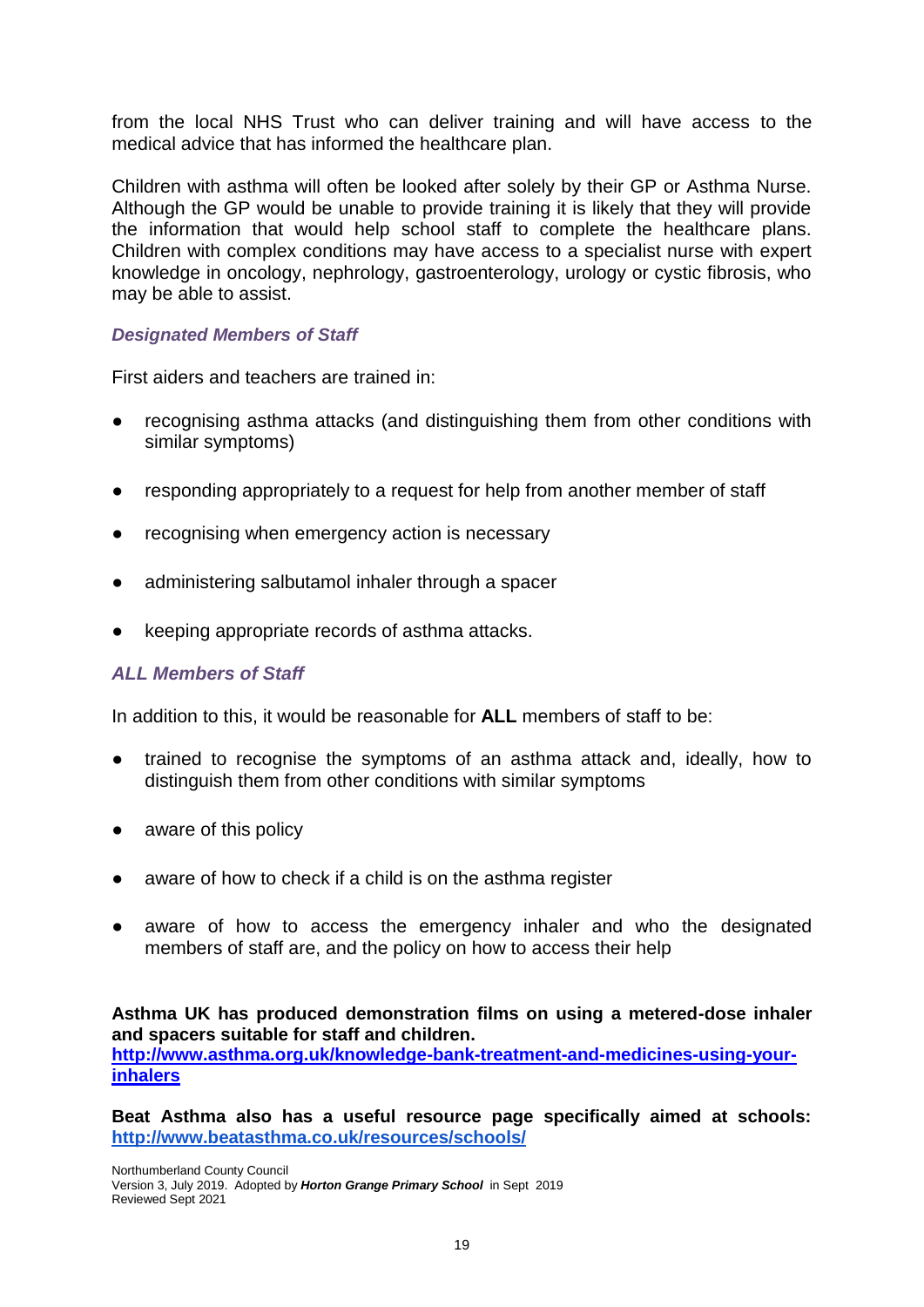# **What Arrangements are in Place at our School?**

### **Healthcare Plan**

Pupils with asthma have an individual healthcare plan agreed with parents of children with asthma how to recognise when their child's asthma gets worse and what action needs to be taken at that time. This is imperative with younger children as in early years it is foreseeable that the younger children will not have the ability to convey to members of staff that their symptoms are getting worse or identify what medicines they need to take and when.

# **Asthma Register**

A register of children who have been diagnosed with asthma or prescribed a reliever inhaler will be kept

The asthma register is easy to access, and allows for a quick check to take place to establish if a child is recorded as having asthma and that consent for an emergency inhaler to be administered has been obtained. This record in Horton Grange is kept in the office.

# **Carrying the Medication**

Pupils with asthma will know where their inhalers are stored safely away if they don't carry them themselves and members of staff should witness the child taking them when the child needs the medication. For younger pupils with asthma who may not be able to use the inhaler without help or guidance trained staff will help children to take their medication.

If the child is too young or immature to take personal responsibility for his/her inhaler, members of staff should make sure that it is stored in a safe but readily accessible place, and clearly marked with the child's name.

All asthma medicine should be clearly labelled with the child's name. The expiry date of the medicines should be checked every six months.

# <span id="page-20-0"></span>**Emergency Salbutamol Inhalers in Schools**

As indicated above, schools are now permitted to keep a supply of salbutamol inhalers on site for use in an emergency. This is a sensible contingency arrangement in the event that children lose, forget or break their inhalers.

The emergency salbutamol inhaler should only be used by children:

Northumberland County Council Version 3, July 2019. Adopted by *Horton Grange Primary School* in Sept 2019 Reviewed Sept 2021 who have been diagnosed with asthma, and prescribed a reliever inhaler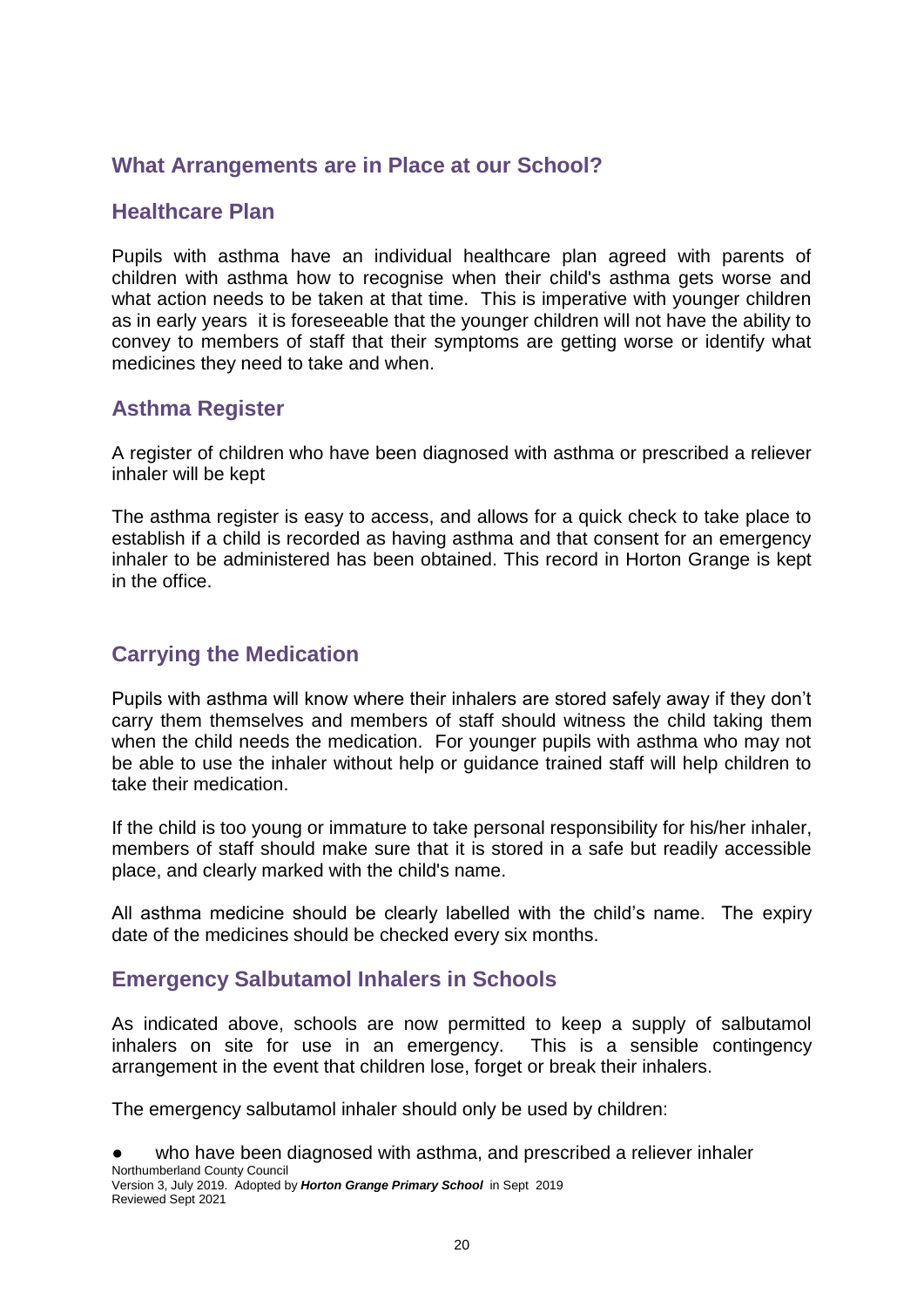- who have been prescribed a reliever inhaler
- for whom written parental consent for use of the emergency inhaler has been given.

Information on the use of the emergency inhaler should be recorded in a child's individual healthcare plan.

Schools are not required to hold an inhaler – this is a discretionary power enabling them to do so if they wish. Those which choose to keep an emergency inhaler should use the guidance below to establish a protocol for its use.

Keeping an inhaler for emergency use will have many benefits. It could prevent an unnecessary and traumatic trip to hospital and, potentially, save the child's life.

Protocol in school:

- Named First aiders are responsible for the supply, storage, care and disposal of the inhaler and spacers.
- School will maintain a register of pupils who have been diagnosed with asthma or prescribed a reliever inhaler. The register should confirm that parental consent has been obtained for use of the emergency inhaler and a copy of it should be kept with the emergency inhaler
- School will obtain written parental consent for use of the emergency inhaler included as part of a child's individual healthcare plan. This consent can either be secured by amending the School/Parental Agreement Form (Appendix 1) to include this permission or by using the specific consent form for use of the emergency inhaler (Appendix 6) which should be updated regularly, ideally annually, to take account of changes to a child's condition.
- Mrs Jameson will arrange appropriate support and training for staff in the use of the emergency inhaler in line with this policy.
- First Aiders will keep a record of use of the inhaler (including when and where the attack took place, how much medication was given and by whom) and inform parents or carers that their child has used the emergency inhaler (this should be in writing so the parent can pass the information onto the child's GP – a sample letter is attached as Appendix 7)

The Medication Coordinator or Head should monitor the protocol to ensure compliance with it.

#### *Supply*

Schools can buy inhalers and spacers from a pharmaceutical supplier, such as a local pharmacy, without a prescription, provided the general advice relating to these transactions are observed. Schools can buy inhalers in small quantities provided it is done on an occasional basis and is not for profit.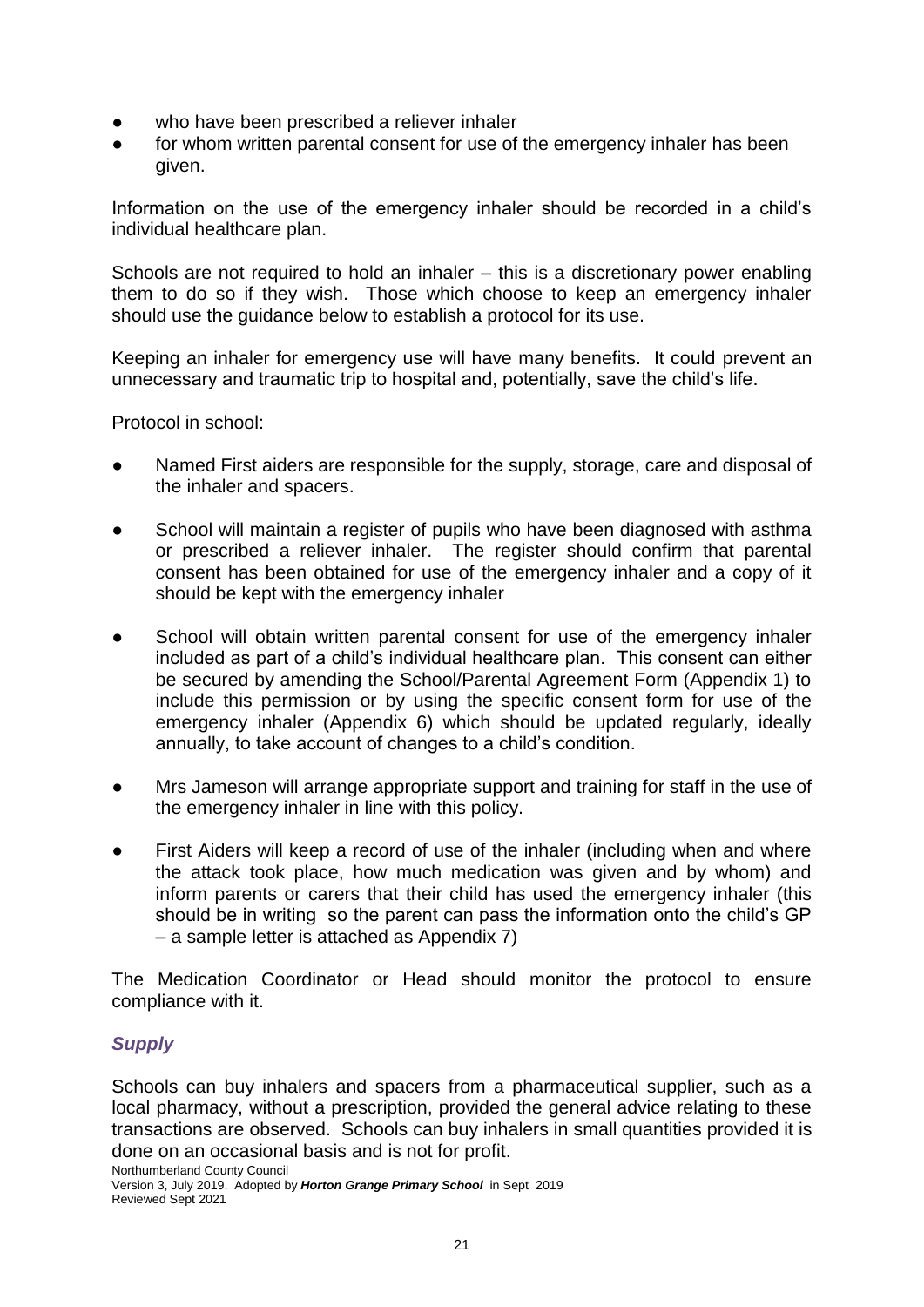A supplier will need a request signed by the Head (ideally on appropriately headed paper) stating:

- the name of the school for which the product is required;
- the purpose for which that product is required, and
- the total quantity required.

Schools may wish to discuss with their community pharmacist the different plastic spacers that are available and what is most appropriate for the age-group in the school. They can also provide advice on use of the inhaler. Schools should be aware that pharmacies cannot provide inhalers and spacers for free and will, therefore, charge for them.

#### *The Emergency Kit*

An emergency asthma inhaler kit should include:

- a salbutamol metered dose inhaler
- at least two single-use plastic spacers compatible with the inhaler
- instructions on using the inhaler and spacer
- instructions on cleaning and storing the inhaler
- manufacturer's information
- a checklist of inhalers, identified by their batch number and expiry date, with monthly checks recorded
- a note of the arrangements for replacing the inhaler and spacers
- a register of children permitted to use the emergency inhaler as detailed in their individual healthcare plans
- a record of when the inhaler has been used
- a copy of the school protocol on the use of the emergency salbutamol inhaler

#### *Salbutamol*

Salbutamol is a relatively safe medicine, particularly if inhaled, but all medicines can have some adverse effects. Those of inhaled salbutamol are well known, tend to be mild, temporary and not likely to cause serious harm. The child may feel a bit shaky or may tremble, or may say that they feel their heart is beating faster. The main risk of allowing schools to hold a salbutamol inhaler for emergency use is that it may be administered inappropriately to a breathless child who does not have asthma. It is essential, therefore, that schools follow the advice previously given in relation to whom the emergency inhaler can be used by.

*Children may be prescribed inhalers for their asthma which contain an alternative reliever medication to salbutamol (such as terbutaline). The salbutamol inhaler should still be used by these children if their own inhalers are not accessible – it will still help to relieve their asthma and could save a life.*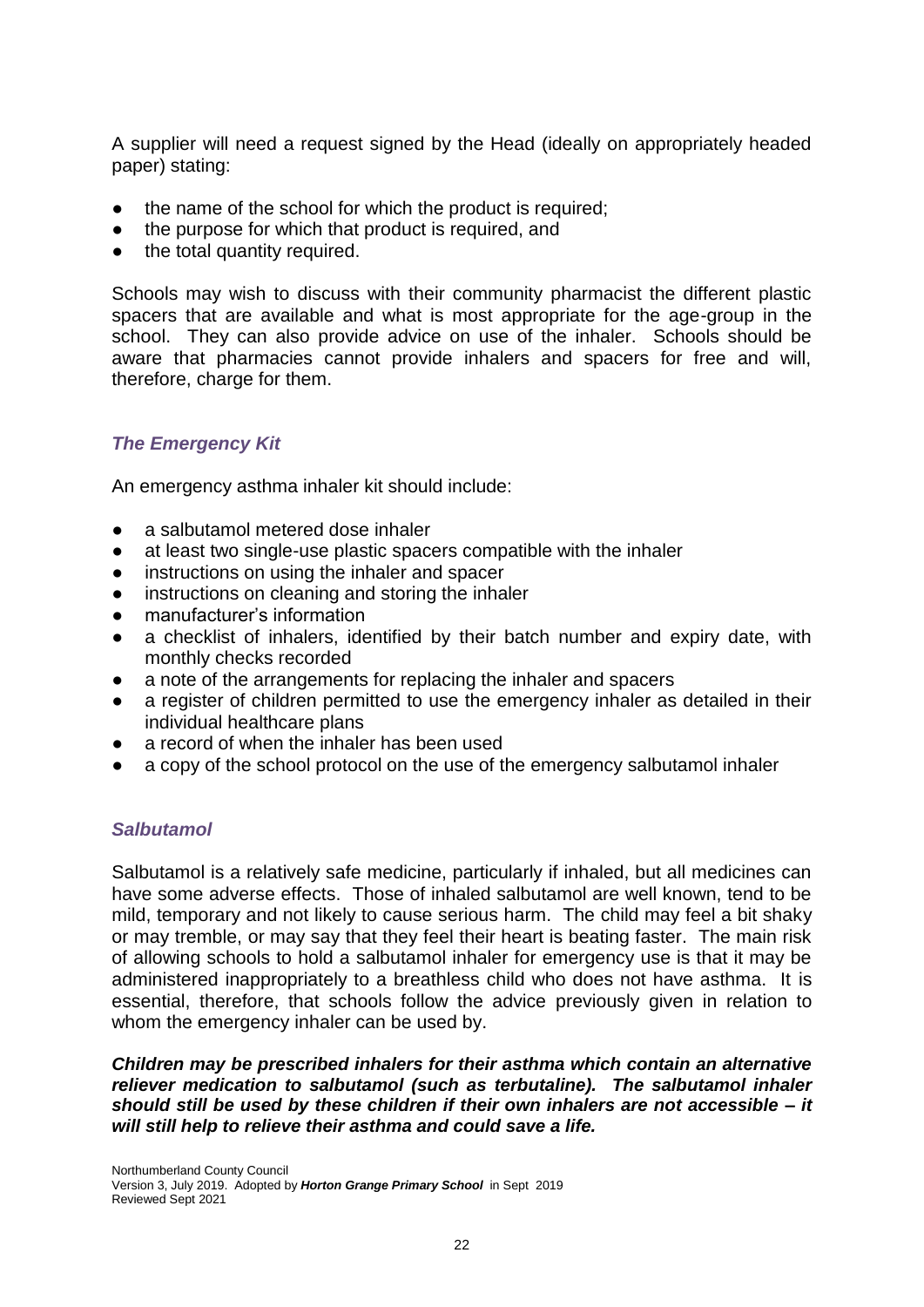#### *Storage and Care of the Inhaler*

Schools should ensure that the inhaler and spacers are kept in a safe central location, such as the school office or staffroom, which is known to all members of staff, and to which they have access to at all times. However, the inhaler must be stored out of the reach and sight of children. The inhaler and spacer should not be locked away.

The inhaler should be stored at the appropriate temperature (in line with the manufacturer's quidelines), usually below  $30^{\circ}$ C, protected from direct sunlight and extremes of temperature. The inhaler and spacers should be kept separate from any individual child's inhaler; the emergency inhaler should be clearly labelled to avoid confusion with a child's inhaler. An inhaler should be primed when first used (for example, spray two puffs). As it can become blocked again when not used over a period of time, it should be regularly primed by spraying two puffs.

To avoid possible risk of cross-infection, the plastic spacer should not be reused. It can be given to the child to take home for future personal use. The inhaler itself, however, can usually be reused, provided it is cleaned after use. The inhaler canister should be removed, and the plastic inhaler housing and cap should be washed in warm running water, and left to dry in air in a clean, safe place. The canister should be returned to the housing when it is dry, and the cap replaced, and the inhaler returned to the designated storage place.

However, if there is any risk of contamination with blood (for example if the inhaler has been used without a spacer), it should also not be re-used but disposed of.

The First Aiders have responsibility for ensuring that:

- on a monthly basis the inhaler and spacers are present and in working order, and the inhaler has sufficient number of doses available
- replacement inhalers are obtained when expiry dates approach
- replacement spacers are available following use
- the plastic inhaler housing (which holds the canister) has been cleaned, dried and returned to storage following use, or replacements are available if necessary.

#### *Disposal*

Manufacturers' guidelines usually recommend that spent inhalers are returned to the pharmacy to be recycled. Schools should be aware that to do this legally, they will need to register as a lower-tier waste carrier, as a spent inhaler counts as waste for disposal.

Registration only takes a few minutes online, and is free, and does not usually need to be renewed in future years. The hyperlink to enable schools to register is provided below: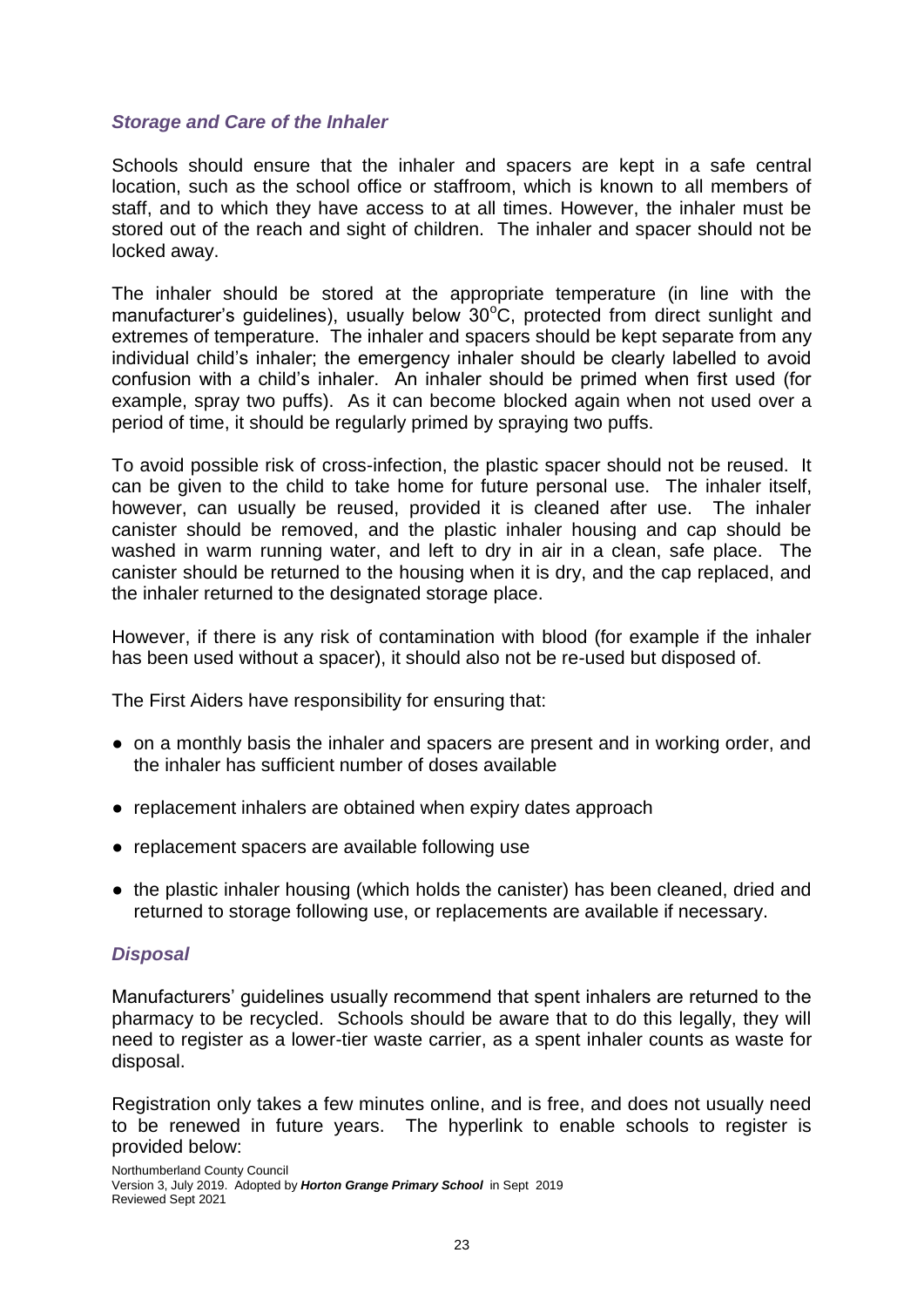#### <https://www.gov.uk/waste-carrier-or-broker-registration>

However, following discussions, the Council's Waste Management and Disposal Team has determined that owing to the very small quantities of emergency inhalers which Northumberland schools will produce, a more sensible and pragmatic solution would be for each school to put them into its recycling and rubbish bins, as described below:

- If schools have an NCC recycling collection then the empty metal canister can be recycled via these bins, as the Council does permit empty aerosols to be added to its collections
- The plastic part of the inhaler should be placed into the rubbish bin, following which it will be sent with other waste to the 'energy from waste' plant

Schools requiring further information about this particular topic should call 0845 600 6400 and ask to speak to the Contracts and Commercial Team (Waste Management).

# **PE and Off-site Activities**

Children with asthma should participate in all aspects of school life, including physical activities. They need to take their reliever inhaler with them on all off-site activities and these should also be available during physical education and sports activities. Physical activity benefits children with asthma in the same way as other children. Swimming is particularly beneficial, although endurance work may need to be avoided. Some children may need to take their reliever asthma medicines before any physical exertion. Warm-up activities are essential before any sudden activity especially in cold weather. Particular care may be necessary in cold or wet weather.

The emergency inhaler kit should be easily accessible should the child's primary inhaler not be available.

# **Action During an Attack**

When a child has an attack they should be treated according to their individual healthcare plan or asthma card, as previously agreed. If the child does not have his/her prescribed reliever inhaler available, then the school's emergency inhaler can be used in the circumstances described previously. An ambulance should be called if:

- the symptoms do not improve sufficiently after 10 puffs on the inhaler
- the child is too breathless to speak
- the child is becoming exhausted
- the child has a blue/white tinge around the lips
- the child has collapsed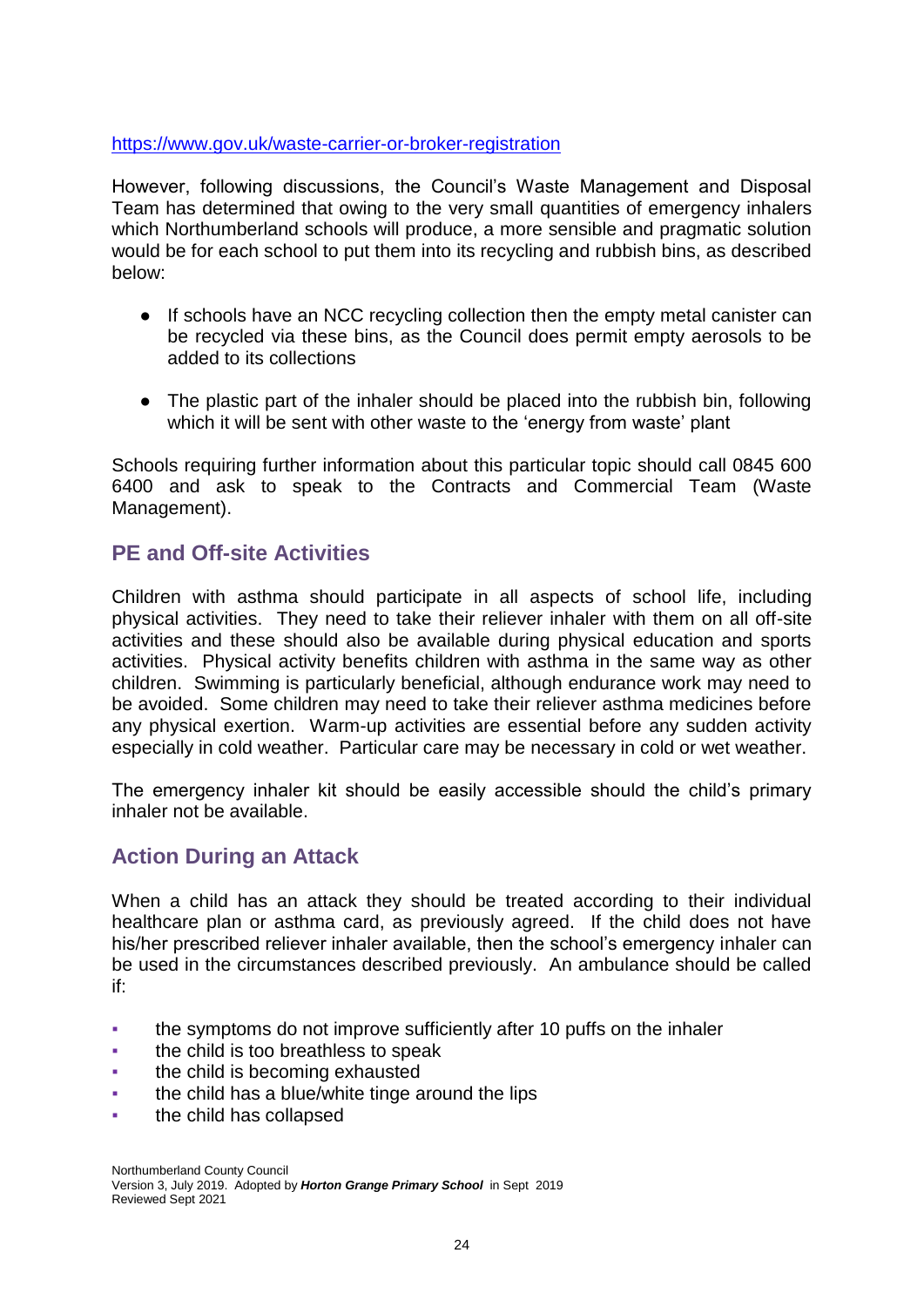Because asthma varies from child to child, it is impossible to provide emergency guidance that will apply uniformly in every single case. However, the guidelines given in Appendix 8 may be helpful. Schools may wish to copy the information and display it as emergency guidance.

# <span id="page-25-0"></span>**Diabetes**

### **What is Diabetes?**

Diabetes is a condition where the amount of glucose in the blood is too high because the body cannot use it properly.

### **What Causes it?**

Diabetes is a disorder caused when the pancreas produces an insufficient amount of the hormone insulin or when insulin production is absent. There are two main types of diabetes which are discussed briefly below:

# **Type 1 Diabetes**

Type 1 diabetes develops when the insulin-producing cells have been destroyed and the body is unable to generate any of the substance. It is treated with insulin either by injection or pump, a healthy diet and regular physical activity*.* The majority of affected children have Type 1 diabetes.

# **Type 2 Diabetes**

Type 2 diabetes develops when the body does not produce enough insulin or the insulin that is produced does not work properly.

This type of diabetes is treated with a healthy diet and regular physical activity, though medication (and/or insulin) is often required*.*

In both instances each child may experience different symptoms and these should be discussed when drawing up the healthcare plan.

# **What is the Treatment for the Condition?**

For most children diabetes is controlled by injections of insulin each day. Some children may require multiple injections, though it is unlikely that they will need to be given injections during school hours.

In some cases, the child's condition may be controlled by an insulin pump. Most children can manage their own injections, however, if doses are required at school then supervision may be required and a suitable, private place to inject will need to be identified.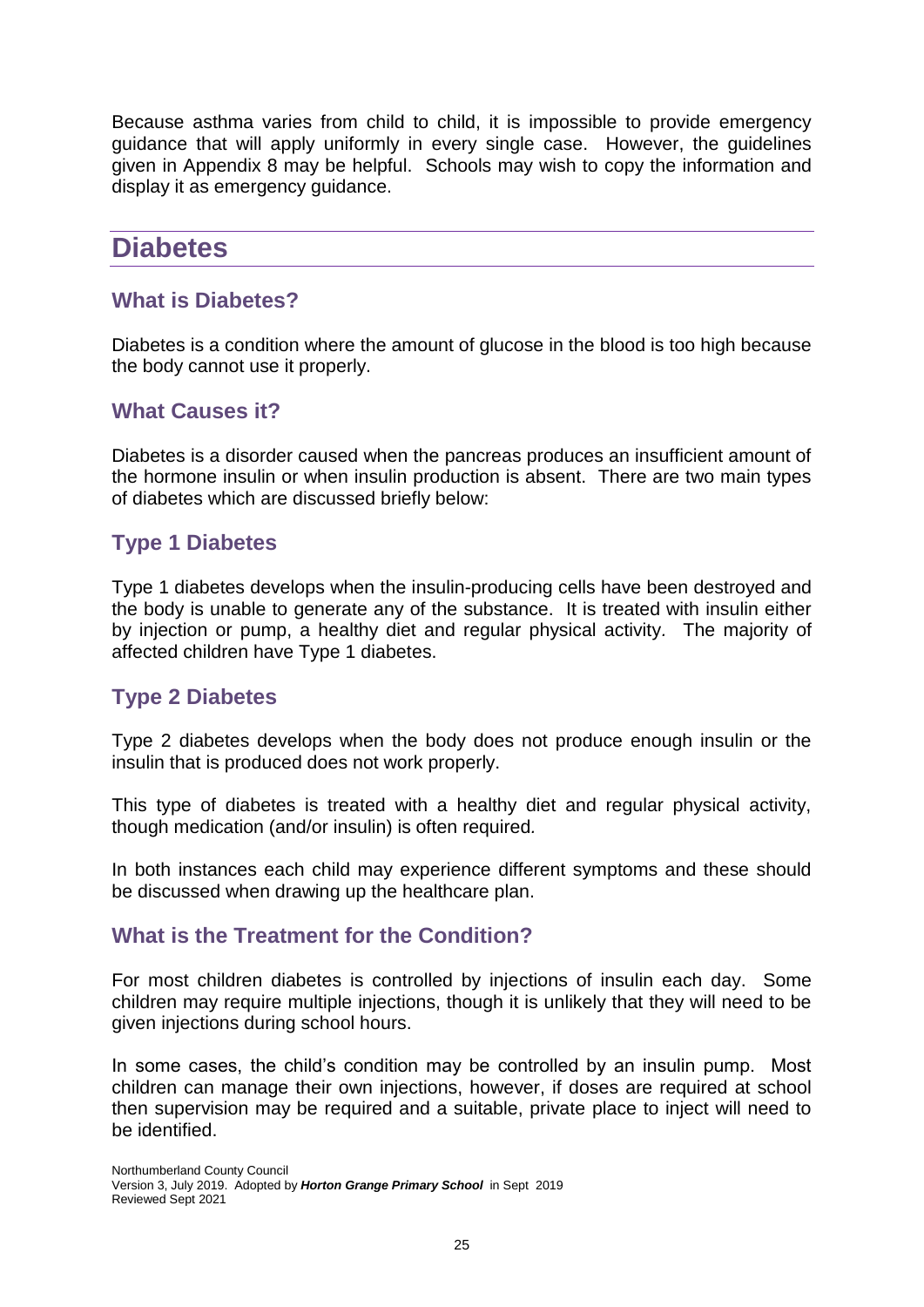It has become increasingly common for older children to be taught to count their carbohydrate intake and adjust their insulin accordingly. This means that they have a daily dose of long-acting insulin at home, usually at bedtime and then insulin with breakfast, lunch and evening meal, and before substantial snacks. The child is taught how much insulin to give with each meal, depending on the amount of carbohydrate eaten. The child is then responsible for administering injections and the regime to be followed would be detailed in the individual healthcare plan.

It is essential that children with diabetes make sure that their blood glucose levels remain stable. They may check their levels by taking a small sample of blood and using a small monitor at regular intervals. They may need to do this during the school lunch break, before PE or more regularly if their insulin needs to be adjusted. The majority of older children will be able to undertake this task without assistance and will simply need a suitable place to do it. However, younger children may need adult supervision to carry out the test and/or interpret the results.

When members of staff agree to administer blood glucose tests or insulin injections, they should be trained by an appropriate health professional, usually a specialist nurse with clinical responsibility for the treatment of the particular child.

### **What Arrangements are in Place at our School**

Children have an up to date health care plan.

Children with diabetes will be allowed to eat regularly during the day. This may include eating snacks during class-time or prior to exercise. Children will be encouraged to drink water regularly and visit the toilet when needed.

Blood sugar levels are monitored by the adult wearing the child's level watch. Changes in behaviour is the biggest signpost and this is monitored by all staff in the provision.

Staff will record levels every time they are taken. This will be countersigned.

At lunchtimes levels will be taken to adjust blood glucose levels based on the calorific intake of the food.

Children will be monitored before and after PE lessons.

Members of staff will be made aware that if a child should miss a meal or snack he/she could experience a hypoglycaemic episode (commonly known as a 'hypo') during which the blood glucose level falls too low. It is, therefore, important that staff should be aware of the need for children with diabetes to have glucose tablets or a sugary drink to hand. After strenuous activity a child may experience similar symptoms, in which case the teacher in charge of physical education or other sessions involving physical activity should be aware of the need to take appropriate action.

# **What are the Signs of a Hypoglycaemic Episode?**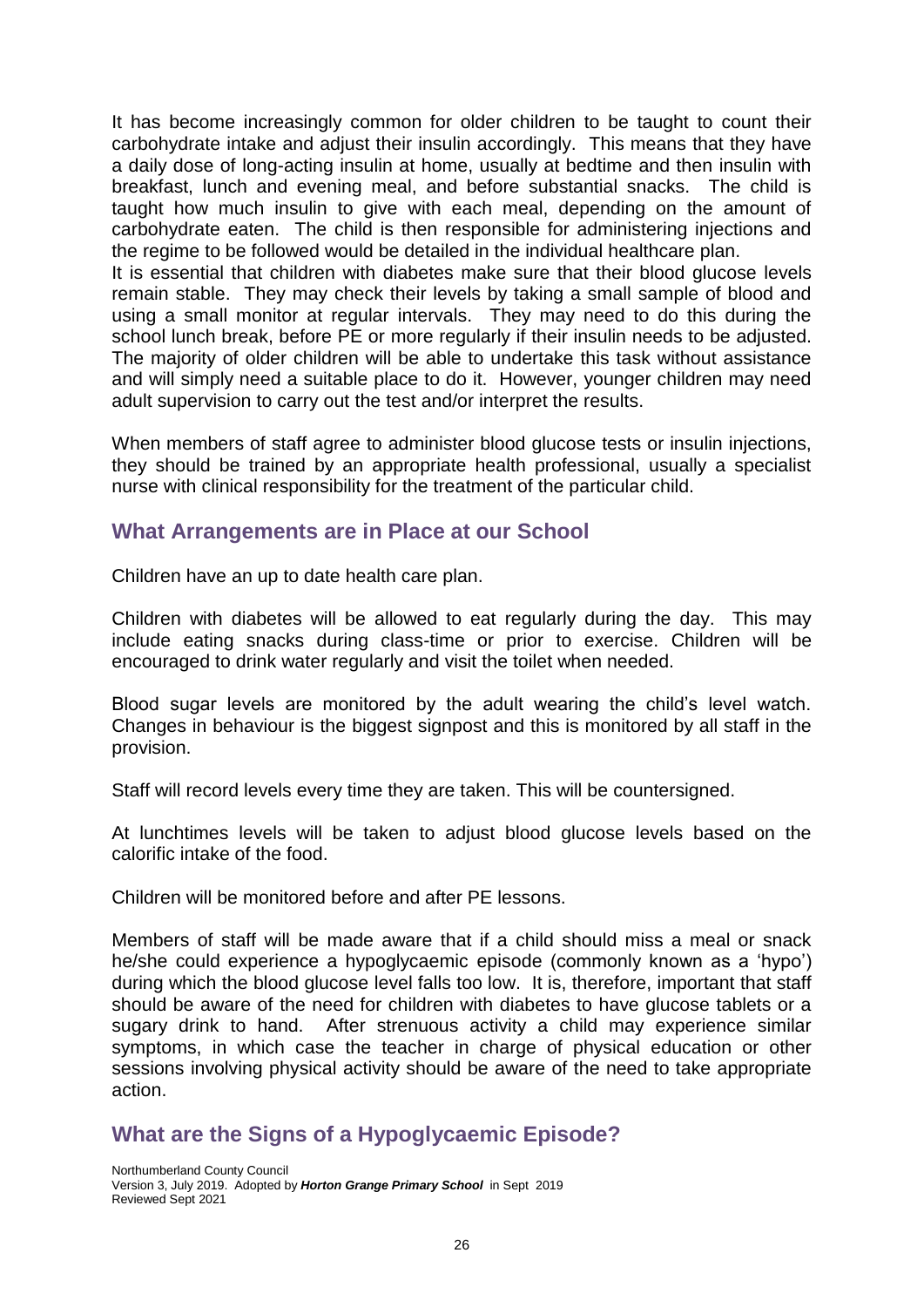Staff should be aware that the following symptoms, either individually or in combination, may be an indicator of low blood sugar:

- **Hunger**
- **Sweating**
- **Drowsiness**
- **Pallor**
- **Glazed eyes**
- Shaking or trembling
- **Lack of concentration**
- **Irritability**
- **Headache**
- Mood changes, especially angry or aggressive behaviour

Each child may experience different symptoms and this should be discussed when drawing up individual healthcare plans.

# **Emergency Action**

If a child experiences a 'hypo', it is very important that he/she is not left alone and that a fast acting sugar, such as glucose tablets, a glucose rich gel or a sugary drink is brought to the child and given immediately. Slower acting starchy food, such as a sandwich or two biscuits and a glass of milk, should be given once the child has recovered, some 10-15 minutes later.

An ambulance should be called if:

- The child's recovery takes longer than 10-15 minutes
- The child becomes unconscious

# **Hyperglycaemia**

Some children may experience hyperglycaemia, which is a high glucose level.

The underlying cause of hyperglycaemia will usually be from loss of insulin producing cells in the pancreas or if the body develops resistance to insulin.

More immediate reasons for it include:

- Missing a dose of diabetic medication, tablets or insulin
- Eating more carbohydrates than the body and/or medication can manage
- Being mentally or emotionally stressed
- Contracting an infection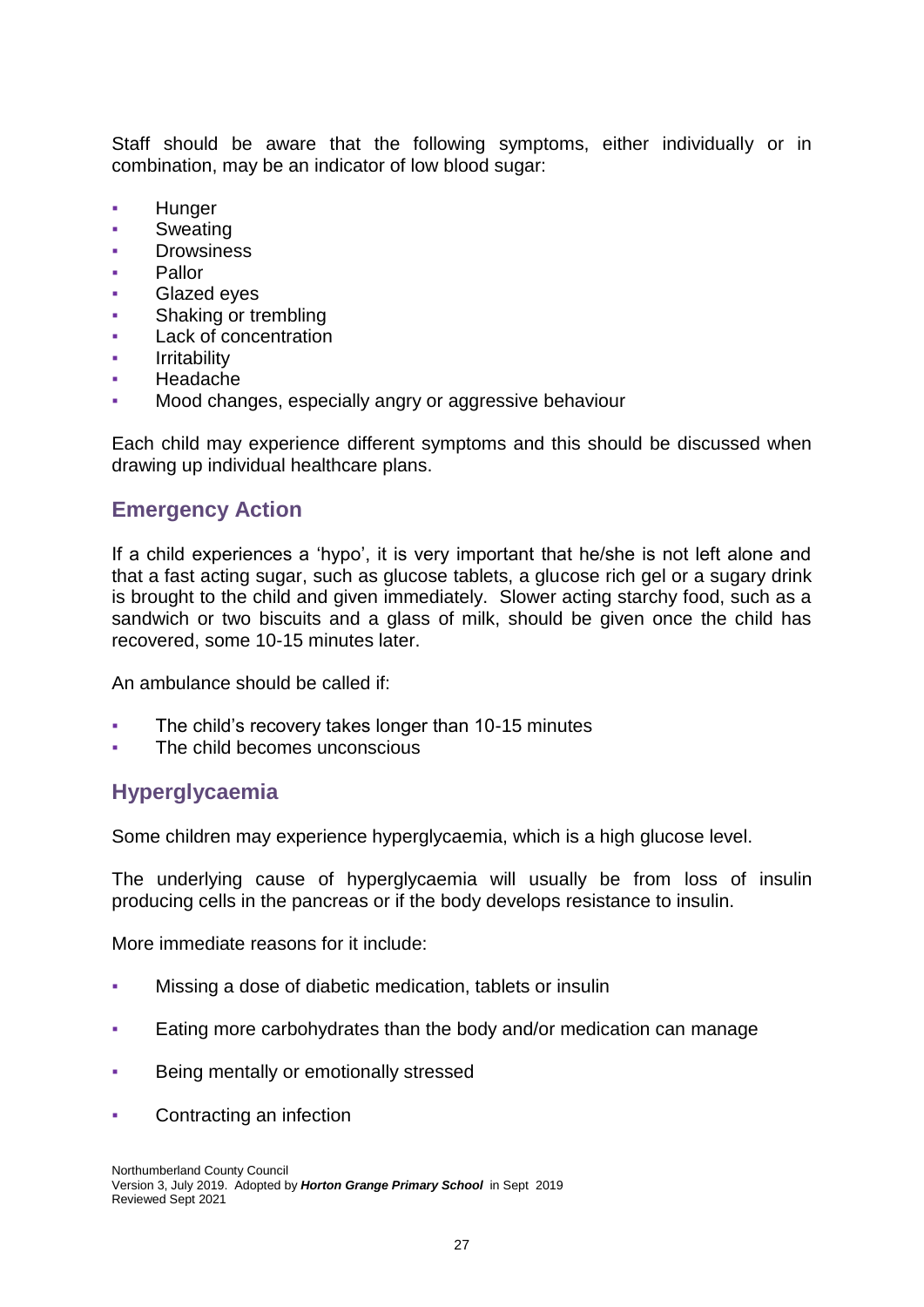The symptoms of hyperglycaemia include thirst and the passing of large amounts of urine. Tiredness and weight loss may indicate poor diabetic control. If these symptoms are observed members of staff should draw these signs to the attention of parents. If the child is unwell, is vomiting or has diarrhoea this can lead to dehydration. If the child is giving off a smell of pear drops or acetone this may be a sign of ketosis and dehydration and he/she will require urgent medical attention.

Further information on this condition can be found on the [Diabetes UK](http://www.diabetes.org.uk/) website.

# <span id="page-28-0"></span>**Epilepsy**

# **What is Epilepsy?**

Epilepsy is characterised by a tendency for someone to experience recurrent seizures or a temporary alteration in one or more brain functions.

### **What Causes it?**

An epileptic seizure, sometimes called a fit, turn or blackout can happen to anyone at any time. Seizures can happen for many reasons and can result from a wide variety of disease or injury.

Triggers such as anxiety, stress, tiredness and illness may increase the likelihood that a child will have a seizure. Flashing or flickering lights and some geometric shapes or patterns can also trigger seizures. The latter is called photosensitivity and is very rare. Most children with epilepsy can use computers and watch television without any problem.

# **What are the Signs of the Condition?**

Seizures can take many different forms and a wide range of terms may be used to describe the particular seizure pattern that individual children experience.

What the child experiences depends on whether all of the brain is affected or the part of the organ that is involved in the seizure. Not all seizures involve loss of consciousness. When only a part of the brain is affected, a child will remain conscious with symptoms ranging from the twitching or jerking of a limb to experiencing strange tastes or sensations such as pins and needles. Where consciousness is affected; a child may appear confused, wander around and be unaware of their surroundings. They could also display unusual, such as plucking at clothes, fiddling with objects or making mumbling sounds and chewing movements. They may not respond if spoken to. Afterwards, they may have little or no memory of the seizure.

Most seizures last for a few seconds or minutes, and stop of their own accord. In some cases, seizures go on to affect all of the brain and the child loses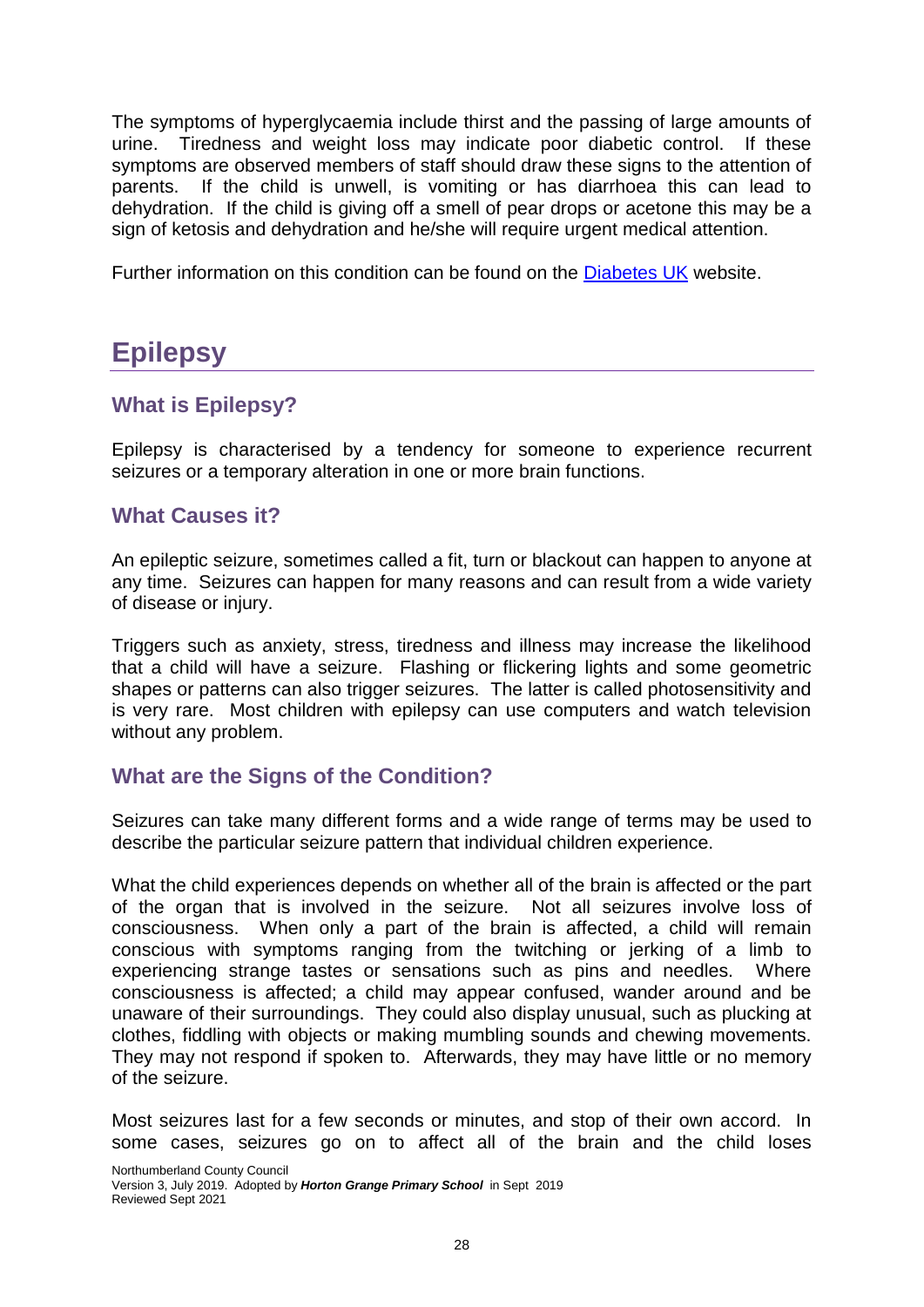consciousness. Such seizures might start with the child crying out, then the muscles becoming stiff and rigid. The child may fall down. Then there are jerking movements as muscles relax and tighten rhythmically. During a seizure breathing may become difficult and the child's colour may change to a pale blue or grey colour around the mouth. Some children may bite their tongue or cheek and may wet themselves.

After a seizure a child may feel tired, be confused, have a headache and need time to rest or sleep. Recovery times vary. Some children feel better after a few minutes while others may need to sleep for several hours.

Another type of seizure affecting all of the brain involves a loss of consciousness for a few seconds. A child may appear `blank' or `staring', and sometimes there will be fluttering of the eyelids. Such absence seizures can be so subtle that they may go unnoticed. They might be mistaken for daydreaming or not paying attention in class.

# **What is the Treatment for the Condition?**

The great majority of seizures can be controlled by anti-epileptic medication. It should not be necessary to take regular medicine during school hours.

# **What Arrangements are in Place at our School**

Children with Epilepsy have an individual healthcare plan which details what should happen following an attack. This is different for individual children.

Responsible adults carry around medication, if needed, in a red bum bag.

All adults in school are aware of the children with epilepsy and are vigilant in the classroom and especially on the yard.

All trips etc are risk assessed for possible triggers and alternative activities are sought if necessary.

Parents and health care professionals should provide information to the school's Medication Coordinator so that it can be incorporated into the individual healthcare plan, detailing the particular pattern of an individual child's epilepsy. If a child experiences a seizure whilst at school, details should be recorded and communicated to parents including:

- any factors which might possibly have acted as a trigger to the seizure  $-$  for example visual/auditory stimulation, anxiety or upset.
- any unusual 'feelings' which the child reported prior to the seizure
- the parts of the body demonstrating seizure activity, such as limbs or facial muscles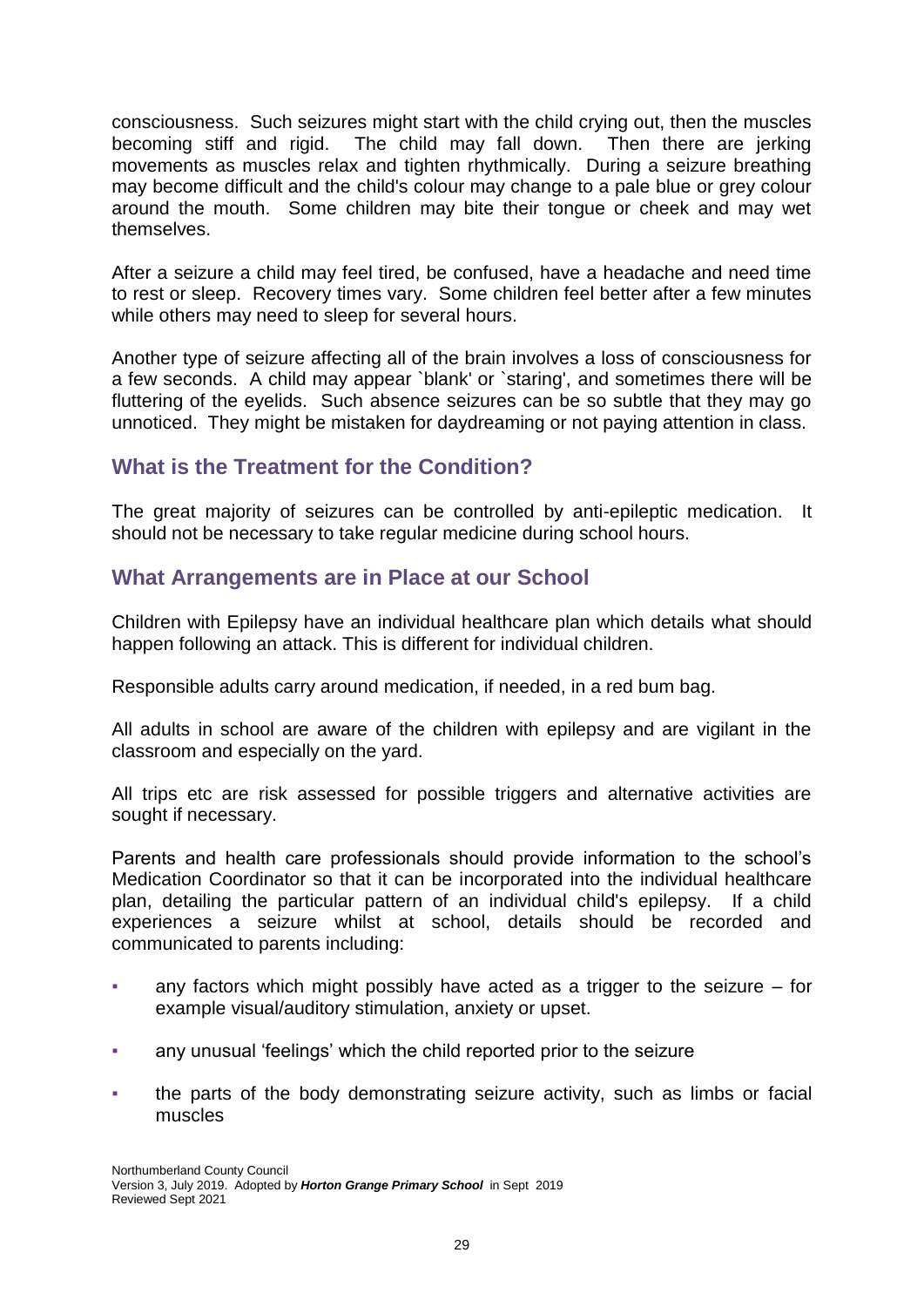- the time when the seizure happened and its duration
- whether the child lost consciousness
- whether the child was incontinent

The above information will help parents to give the child's specialist more accurate information about seizures and their frequency. In addition, it should form an integral part of the school's emergency procedures and relate specifically to the child's individual healthcare plan. The healthcare plan should clearly identify the type or types of seizures, including descriptions of the seizure, possible triggers and whether emergency intervention may be required.

Children with epilepsy should be included in all activities. Extra care may be needed in some areas such as swimming or participating in science lessons. The Medication Coordinator should discuss any safety issues with the child and parents as part of the healthcare plan, and these concerns should be communicated to members of staff.

# **Emergency Action**

Information regarding emergency management is given in Appendices 9 and 10. Appendix 10 covers the procedures to be followed with regard to first aid for all seizures, whilst Appendix 11 covers procedures to be followed if the casualty is known to have epilepsy and has been prescribed rectal diazepam.

An ambulance should be called during a convulsive seizure if:

- it is the child's first seizure
- **•** the child has injured him/herself badly
- the child has problems breathing after a seizure
- a seizure lasts longer than the period identified in the child's healthcare plan
- a seizure lasts for five minutes and members of staff do not know how long the seizures usually last for a particular child
- there are repeated seizures, unless this is usual for the child, as described in the child's health care plan

During a seizure it is important to make sure the child is in a safe position, not to restrict a child's movements and to allow the seizure to take its course. Putting something soft under the child's head during a convulsive seizure will help to protect it from injury.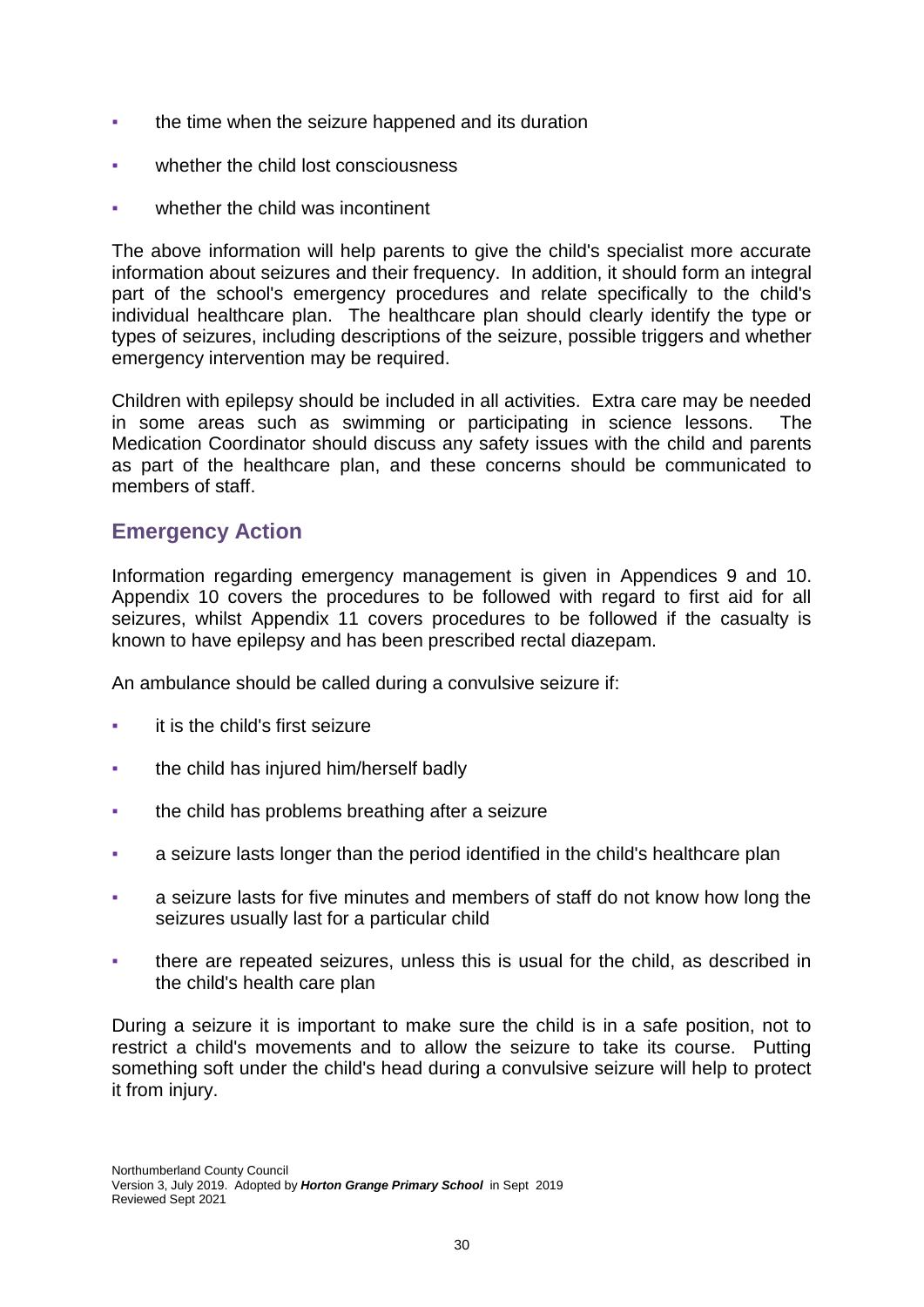Nothing should be placed in the child's mouth. After a convulsive seizure has stopped, the pupil should be placed in the recovery position and a member of staff should stay with him/her until the child has fully recovered.

# **Status Epilepticus**

Status epilepticus is a condition described as one continuous, unremitting seizure lasting longer than five minutes or recurrent seizures without regaining consciousness between them for greater than five minutes. It must always be considered a medical emergency.

A five minute seizure does not in itself constitute an episode of status and it may subsequently stop naturally without treatment. However, applying emergency precautions after the five minute mark has passed will ensure that prompt attention will be available if a seizure does continue. Such precautions are especially important if the child's medical history shows a previous episode of status epilepticus.

Any child not known to have had a previous seizure should receive medical assessment as soon as possible. Both medical staff and parents need to be informed of any events of this nature.

# **Emergency Medication**

Two types of emergency medication are prescribed to counteract status, namely:

- Buccal (oromucosal) midazolam. This is the most common treatment for prolonged acute convulsive seizures, which is placed via syringe into the buccal cavity (the side of the mouth between the cheek and the gum).
- Rectal diazepam, which is given rectally (into the bottom). This is an effective emergency treatment for prolonged seizures.

These drugs are sedatives which have a calming effect on the brain and are able to stop a seizure. In very rare cases, these emergency drugs can cause breathing difficulties so the person must be closely watched until they have fully recovered.

Training in the administration of buccal midazolam and rectal diazepam is essential and is provided by the specialist nurse with clinical responsibility for the treatment of the particular child. Special training should be updated annually.

# **Administration of Buccal Midazolam and Rectal Diazepam**

Any child requiring rectal buccal midazolam or diazepam should have his/her medication reviewed every year. As an additional safeguard, each child requiring buccal midazolam or rectal diazepam should have his/her own specific healthcare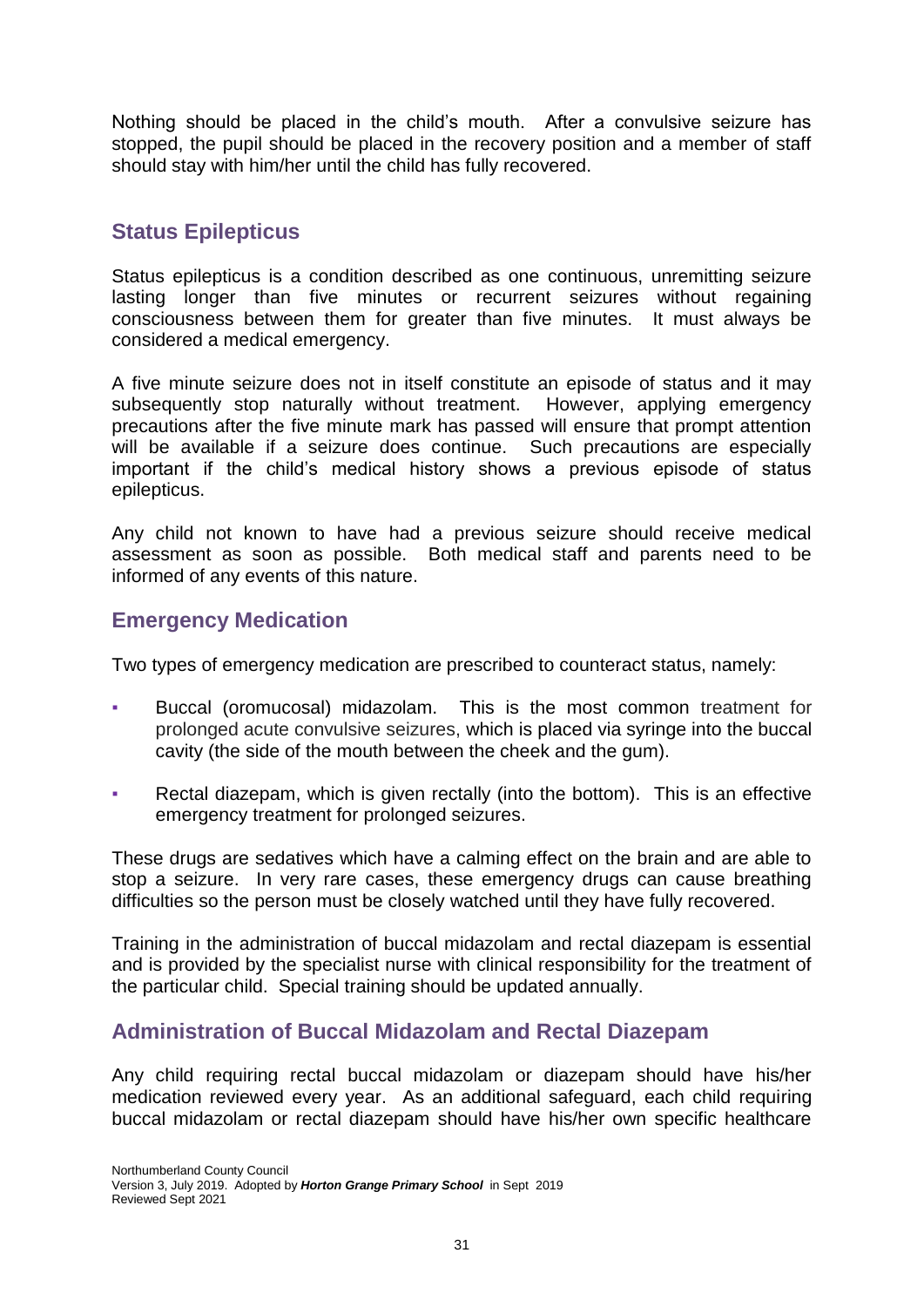plan that will focus exclusively on this issue. All interested parties should be signatories to this document. An example is reproduced in Appendix 12.

Buccal midazolam and rectal diazepam can only be administered in an emergency if an accredited first-aider, trained in mouth to nose/mouth resuscitation, is easily accessible (that is only one or two minutes away). At least one other member of staff must be present as well.

Arrangements should be made for two adults to be present for such treatment, at least one of whom is the same sex as the child; this minimises the potential for accusations of abuse. The presence of two adults can also make it much easier to administer treatment. Staff should protect the dignity of the child as far as possible, even in emergencies.

Staying with the child afterwards is important as buccal midazolam and diazepam may cause drowsiness. Moreover, those who administer buccal midazolam and rectal diazepam should be aware that there could be a respiratory arrest. If breathing does stop a shake and a sharp voice should usually start the child breathing again; if this does not work it will be necessary to give mouth to mouth resuscitation.

# <span id="page-32-0"></span>**Unacceptable Practice**

The DfE's statutory guidance makes it very clear that governing bodies should ensure that the school's 'Policy on Supporting Pupils with Medical Conditions' is explicit about what practice is not acceptable. Though most schools have for many years implemented exemplary practice to ensure that children with medical needs are fully supported, it is, nevertheless, recommended that they retain the information listed below which is taken from the DfE document. If nothing else, it will enable governors to demonstrate unequivocally to a scrutinising authority that they are not adhering to or advocating practices that are deemed unacceptable, prejudicial or which promote social exclusion.

Although school staff should use their discretion and judge each case on its merits whilst referencing the child's individual healthcare plan, it is not considered acceptable practice to:

- prevent children from easily accessing their inhalers and medication and administering their medication when and where necessary
- assume that every child with the same condition requires the same treatment
- ignore the views of the child or their parents; or ignore medical evidence or opinion (although this may be challenged)
- send children with medical conditions home frequently or prevent them from staying for normal school activities, including lunch, unless this is specified in their individual healthcare plans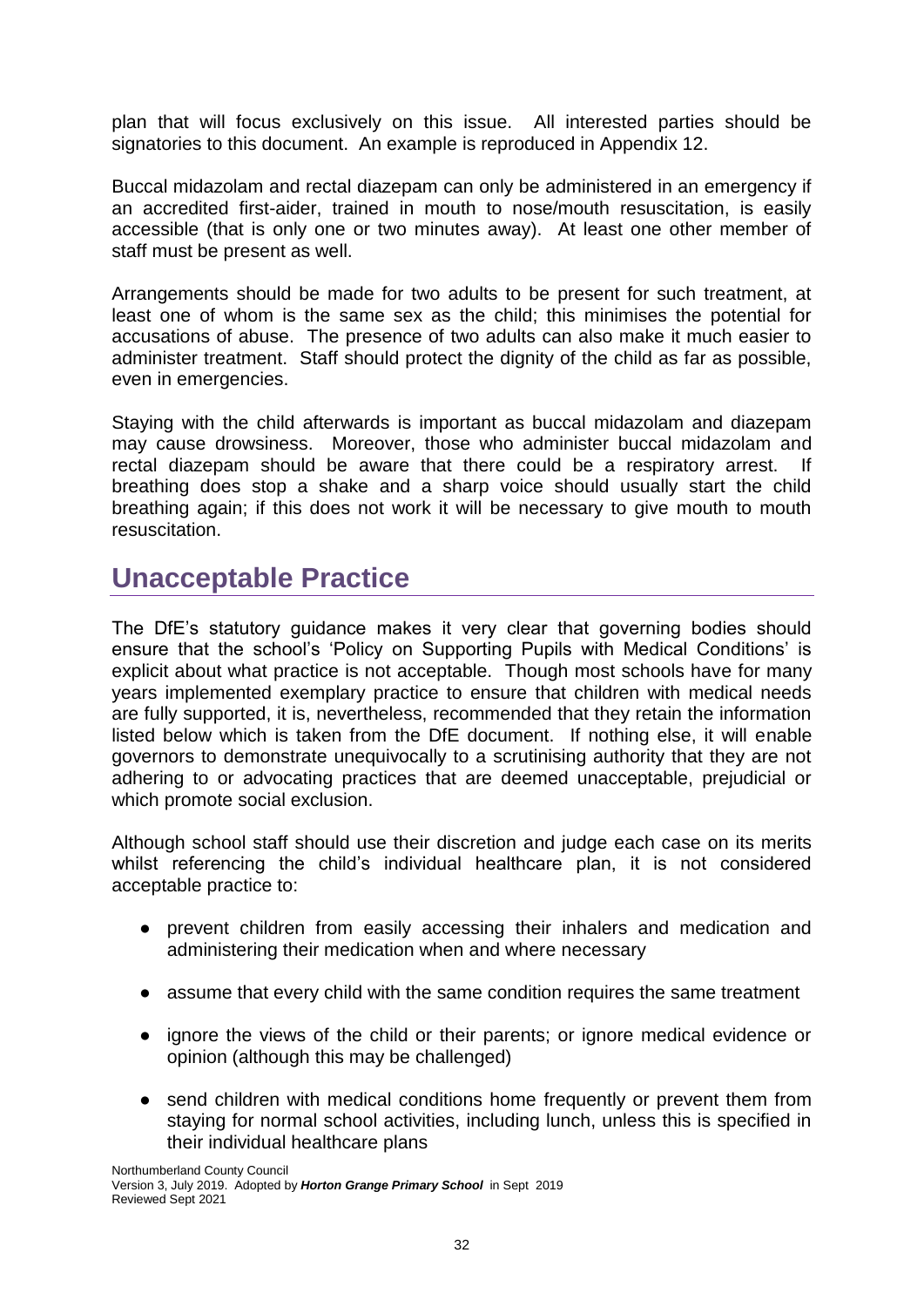- if the child becomes ill, send them to the school office or medical room unaccompanied or with someone unsuitable
- penalise children for their attendance record if their absences are related to their medical condition, such as hospital appointments
- prevent pupils from drinking, eating or taking toilet or other breaks whenever they need to in order to manage their medical condition effectively
- require parents, or otherwise make them feel obliged, to attend school to administer medication or provide medical support to their child, including assisting with toileting issues. No parent should have to give up working because the school is failing to support their child's medical needs
- prevent children from participating, or create unnecessary barriers which would hinder their participation in any aspect of school life, including school trips by, for example, requiring parents to accompany the child
- send children with complaints e.g. nosebleeds to go and find a first aider

# <span id="page-33-0"></span>**Complaints**

Similarly to the stance adopted above, the DfE's statutory guidance requires that governing bodies ensure that the school's policy is crystal clear. It needs to set out how complaints concerning the support provided to pupils with medical conditions may be made and how they will be handled.

Should parents or pupils be dissatisfied with the support provided they should discuss their concerns directly with the school. If, for whatever reason, this does not resolve the issue, they may make a formal complaint via the school's existing complaints procedure.